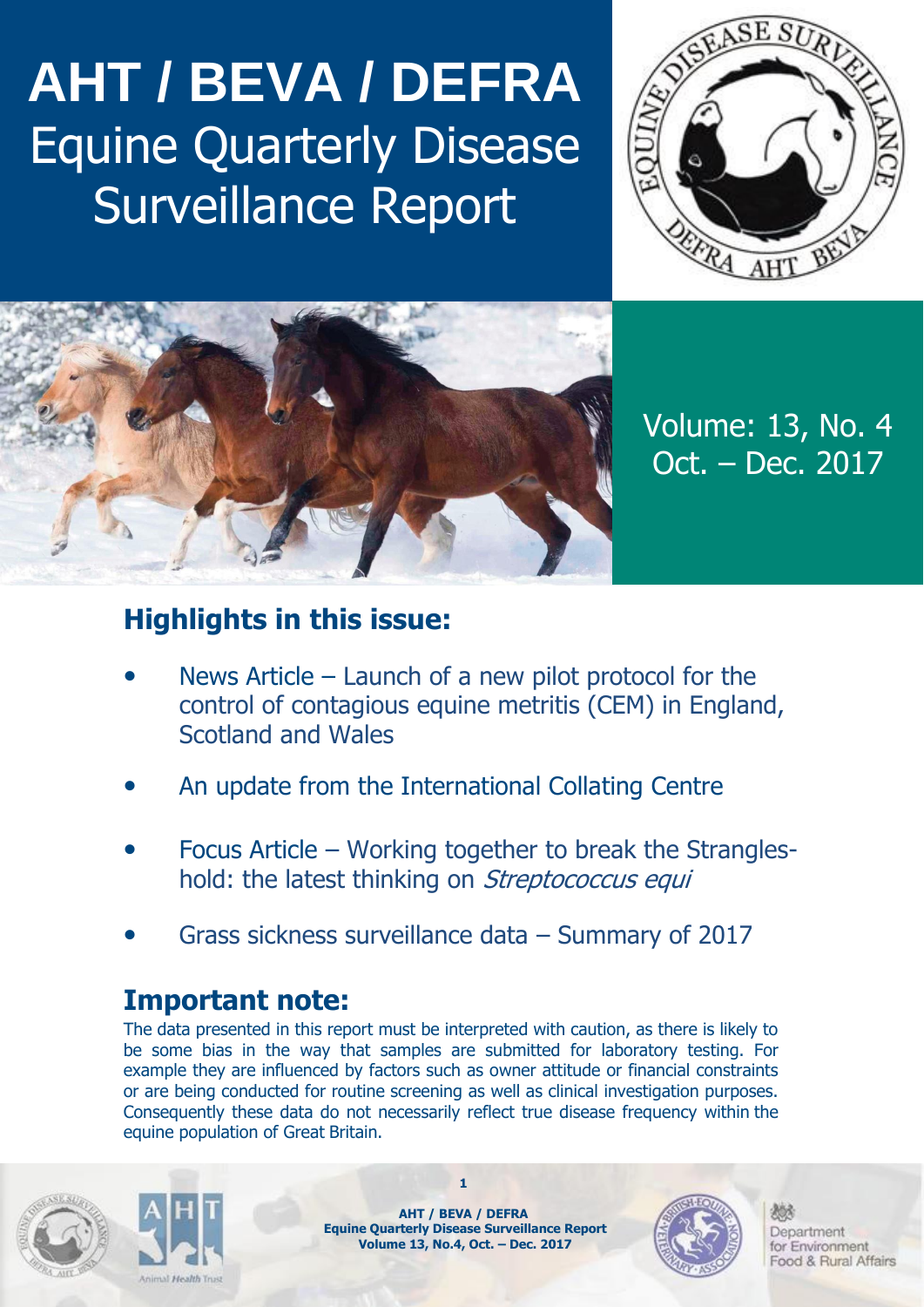## **Table of contents**

| <b>INTRODUCTION</b>                                                                                                                                        | 3         |
|------------------------------------------------------------------------------------------------------------------------------------------------------------|-----------|
| <b>CURRENT NATIONAL AND INTERNATIONAL DISEASE</b><br><b>OUTBREAKS DURING JANUARY 2018</b>                                                                  | $3 - 6$   |
| - NATIONAL DISEASE OCCURRENCE                                                                                                                              | 3         |
| - INTERNATIONAL DISEASE OCCURRENCE                                                                                                                         | $3 - 6$   |
| <b>NEWS ARTICLE: LAUNCH OF A NEW PILOT PROTOCOL FOR THE</b><br><b>CONTROL OF CONTAGIOUS EQUINE METRITIS (CEM) IN ENGLAND,</b><br><b>SCOTLAND AND WALES</b> | $7 - 8$   |
| <b>VIROLOGY DISEASE REPORT: FOURTH QUARTER 2017</b>                                                                                                        | $9 - 14$  |
| - NATIONAL VIRAL DISEASE OCCURRENCE                                                                                                                        | 10        |
| - INTERNATIONAL VIRAL DISEASE OCCURRENCE                                                                                                                   | $11 - 14$ |
| <b>BACTERIOLOGY DISEASE REPORT: FOURTH QUARTER 2017</b>                                                                                                    | $15 - 16$ |
| - INTERNATIONAL BACTERIAL DISEASE OCCURRENCE                                                                                                               | 16        |
| <b>FOCUS ARTICLE: WORKING TOGETHER TO BREAK THE STRANGLES-</b><br>HOLD: THE LATEST THINKING ON STREPTOCOCCUS EQUI                                          | $17 - 20$ |
| <b>TOXIC AND PARASITIC DISEASE REPORT: FOURTH QUARTER</b><br>2017                                                                                          | $21 - 22$ |
| - GRASS SICKNESS SURVEILLANCE DATA                                                                                                                         | 22        |
| <b>REPORT ON POST MORTEM EXAMINATIONS:</b>                                                                                                                 | $23 - 25$ |
| <b>FOURTH QUARTER 2017</b>                                                                                                                                 |           |
| <b>EAST ANGLIA</b>                                                                                                                                         | $23 - 24$ |
| <b>HOME COUNTIES</b>                                                                                                                                       | 24        |
| <b>SCOTLAND</b>                                                                                                                                            | 24        |
| <b>SOUTHERN ENGLAND</b>                                                                                                                                    | 25        |
| <b>NORTHERN IRELAND</b>                                                                                                                                    | 25        |
| <b>ACKNOWLEDGEMENTS</b>                                                                                                                                    | 26        |





**AHT / BEVA / DEFRA Equine Quarterly Disease Surveillance Report Volume 13, No.4, Oct. – Dec. 2017**

**2**

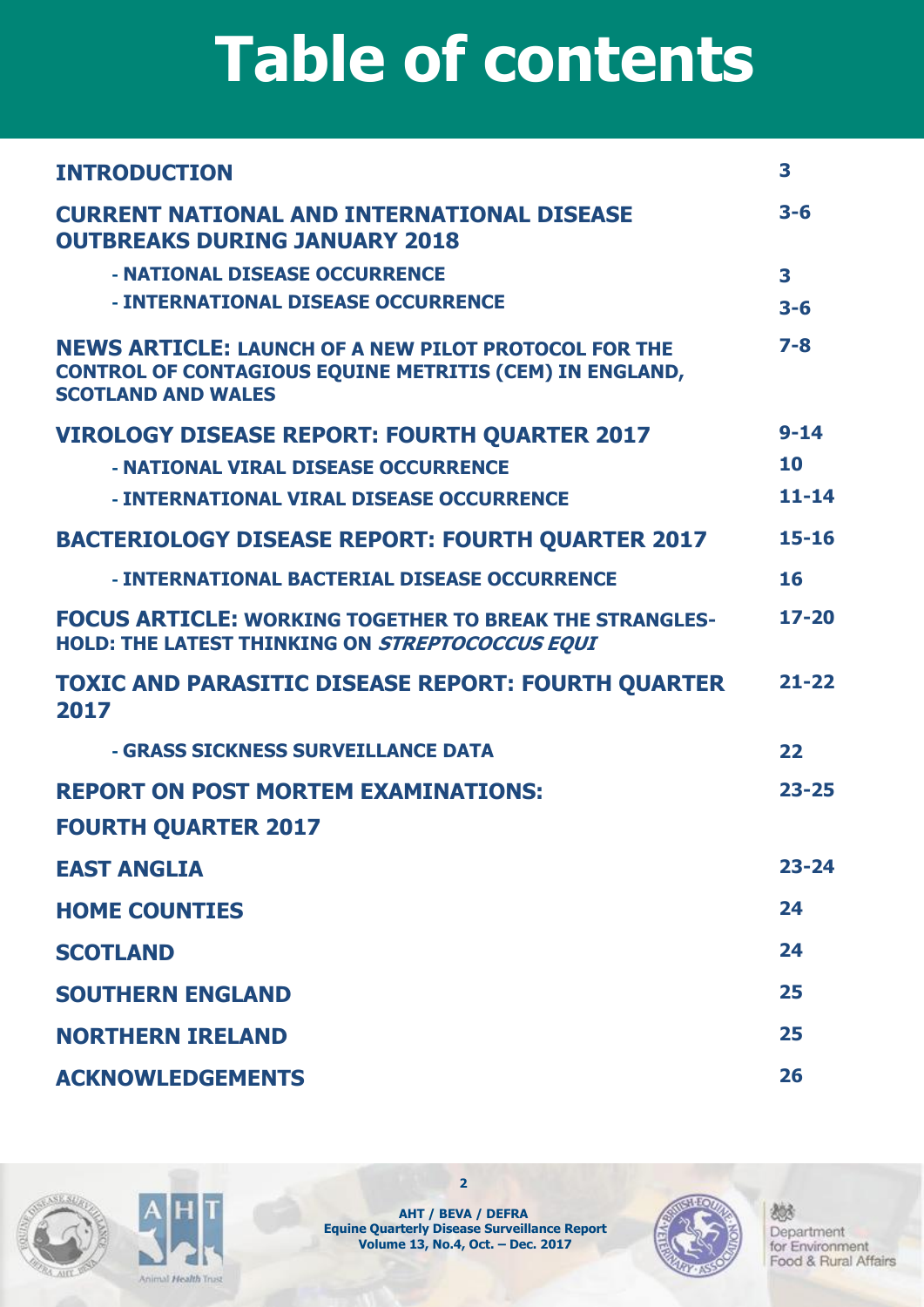Welcome to the fourth quarterly equine disease surveillance report for 2017 produced by Department for Food, Environment and Rural Affairs (Defra), British Equine Veterinary Association (BEVA), Animal & Plant Health Agency (APHA) and the Animal Health Trust (AHT).

The national disease data is collated through multiple diagnostic laboratories and veterinary practices throughout the United Kingdom, providing a more focused insight into the occurrence of equine infectious disease. Due to the global mixing of the equine population through international trade and travel, collaboration on infectious disease surveillance between countries occurs on a frequent basis to inform and alert. Both national and international information will be summarised within this report.

### **Current national and international disease outbreaks since 1 st January 2018**

#### **National Disease Occurrence**

#### **EQUINE HERPES VIRUS-1 (EHV-1) ABORTION**

On 2 January 2018, the Animal Health Trust (AHT) confirmed a case of EHV-1 abortion on stud premises in Suffolk, England. The affected animal was a vaccinated Thoroughbred mare that was grouped with four other mares on the premises. Appropriate biosecurity measures, in accordance with The Horserace Betting Levy Board (HBLB) Codes of Practice, were implemented. The positive diagnosis was confirmed by post mortem examination and qPCR on fetal and placental tissues. An update three weeks later confirmed no further EHV-1 abortions had occurred.

#### **EQUINE HERPES VIRUS-1 (EHV-1) RESPIRATORY INFECTION**

On 19 January 2018, the AHT confirmed a case of EHV-1 respiratory infection in Sussex, England. The affected animal was an unvaccinated eight-year-old Warmblood that presented with poor performance and chronic lower airway disease. The diagnosis of EHV-1 infection is considered of undetermined clinical significance in this chronic case. The positive diagnosis was obtained by PCR on a bronchoalveolar lavage sample. Quarantine restrictions were imposed at the premises. On 23 January 2018, the Animal Health Trust confirmed two further cases of EHV-1 respiratory infection linked to this case. The affected animals were direct in-contacts with the first reported case. They were unvaccinated and displayed no clinical signs. The positive diagnoses were obtained by qPCR on nasopharyngeal swabs. There are 30 horses on the premises, with five in the direct in contact group. The total number of positive cases in this group is three, with the two others in this group testing negative by qPCR on nasopharyngeal swabs. Quarantine restrictions are continuing at the premises and all horses are being closely monitored.

#### **EQUINE HERPES VIRUS-4 (EHV-4) ABORTION**

On 4 January 2018, the AHT confirmed a case of EHV-4 abortion on a premises in Suffolk, England. The affected animal was an unvaccinated four-year-old non-Thoroughbred mare that presented with pyrexia and premature lactation one week prior to aborting. There is only one in contact gelding at the premises. The positive diagnosis was confirmed by post mortem examination and qPCR on fetal and placental tissues.

#### **EQUINE HERPES VIRUS-4 (EHV-4) RESPIRATORY INFECTION**

On 8 January 2018, the AHT confirmed a single case of EHV-4 infection on a premises in Northern England. The affected animal was an unvaccinated 13-year-old Shetland pony that presented with nasal discharge. After several days the animal was recumbent with an inability to stand and was subject to euthanasia on humane grounds. The positive diagnosis was obtained by qPCR on a nasopharyngeal swab. Quarantine restrictions were imposed at the premises and all horses were being closely monitored.

On 15 January 2018, the AHT confirmed a single case of EHV-4 respiratory infection on a premises in Suffolk, England. The affected animal was an unvaccinated 10-year-old non-Thoroughbred that presented with pyrexia. The positive diagnosis was obtained by qPCR on a nasopharyngeal swab. Quarantine restrictions have been imposed at the premises and all horses are being closely monitored.





**AHT / BEVA / DEFRA Equine Quarterly Disease Surveillance Report Volume 13, No.4, Oct. – Dec. 2017**

**3**

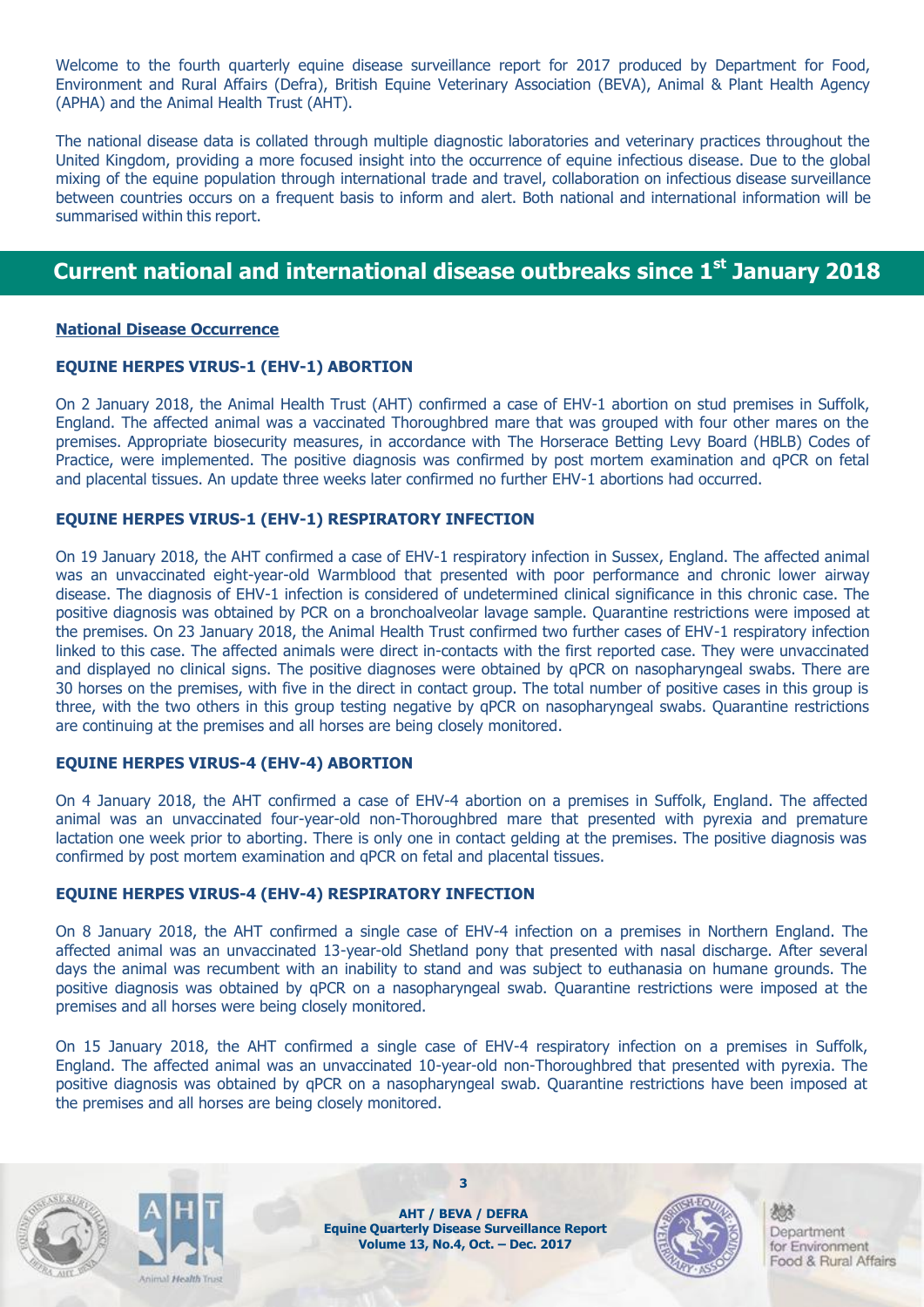On 23 January 2018, the AHT confirmed a single case of EHV-4 respiratory infection in Herefordshire, England. The affected animal was a recently acquired five-year-old non-Thoroughbred that presented with mucopurulent nasal discharge and lymphadenopathy and was improving. The positive diagnosis was confirmed by qPCR on a nasopharyngeal swab and the affected animal was isolated.

On 26 January 2018, the AHT confirmed a single case of EHV-4 respiratory infection in Sussex, England. The affected animal is a four-year-old stallion that presented with pyrexia and bilateral nasal discharge. The positive diagnosis was confirmed by qPCR on a nasopharyngeal swab and the affected animal has been isolated.

#### **International Disease Occurrence**

#### **CONTAGIOUS EQUINE METRITIS (TAYLORELLA EQUIGENITALIS)**

#### France

On 30 January 2018 Réseau d'Epidémio-Surveillance en Pathologie Equine (RESPE) reported a confirmed case of contagious equine metritis (CEM) on a premises in Calvados, France. The subclinical infection was detected based on bacteriology on a pre-mating genital swab taken from a 15-year-old Andalusian stallion. The positive result was confirmed by the Dozulé laboratory for equine diseases. The affected animal was imported to France in 2007 and has not been used for natural covering during that time. Treatment has been instigated and sampling will be repeated upon completion of treatment.

#### **EQUINE HERPES VIRUS-1 (EHV-1) ABORTION**

#### **France**

On 29 January 2018, RESPE reported a case of EHV-1 abortion in a mare in Orne, France. There have been three cases of abortion at this stud premises since mid-November 2017 and a fourth mare is displaying signs of pyrexia. The positive diagnosis was confirmed by PCR on fetal tissues by LABEO-Frank Duncombe, Normandy.

#### Germany

On 9 January 2018, the University of Hannover confirmed a single case of EHV-1 abortion on a premises in the Federal State of Nordrhein-Westfalen. The affected animal was a vaccinated Thoroughbred mare. The positive diagnosis was confirmed by post mortem examination and qPCR on fetal and placental tissues. Appropriate biosecurity measures, in accordance with HBLB Codes of Practice, were implemented. There are approximately 100 equines of different breeds and different types of use (leisure, sport, breeding) on the affected premises. Some of them have been regularly vaccinated against EHV, others not. The 12 pregnant broodmares on this premises, including two Thoroughbreds, are kept separately from all other horses.

#### **EQUINE HERPES VIRUS-1 (EHV-1) RESPIRATORY DISEASE**

#### USA

On 12 January 2018, the New York Racing Association reported a single case of EHV-1 infection in Belmont Park, New York. The affected animal presented with pyrexia and respiratory signs, but no neurological signs. The case is currently in isolation.

On 24 January 2018, The Pennsylvania Department of Agriculture reported a case of EHV-1 infection in a Standardbred horse at The Meadows Racetrack, Washington, Pennsylvania. The affected animal presented with no clinical signs. All exposed horses are being monitored daily for signs of disease.

#### **EQUINE HERPES VIRUS-1 (EHV-1) NEUROLOGICAL DISEASE**

#### USA

On 18 January 2018, the New Bolton Center, University of Pennsylvania, PA confirmed a case of EHV-1 neurological disease in a horse admitted to their large animal hospital. The affected animal presented with a transient low-grade pyrexia, developed neurological signs a couple of days later and was euthanased. All elective equine appointments were cancelled until further notice. Owners and referring veterinarians of horses still at the hospital were notified and full biosecurity precautions taken to protect hospitalized horses. The Maryland Department of Agriculture has imposed 21-day investigational hold and strict biosecurity measures on the Baltimore County farm of origin of the index case pending additional epidemiological and laboratory testing.





**AHT / BEVA / DEFRA Equine Quarterly Disease Surveillance Report Volume 13, No.4, Oct. – Dec. 2017**

**4**

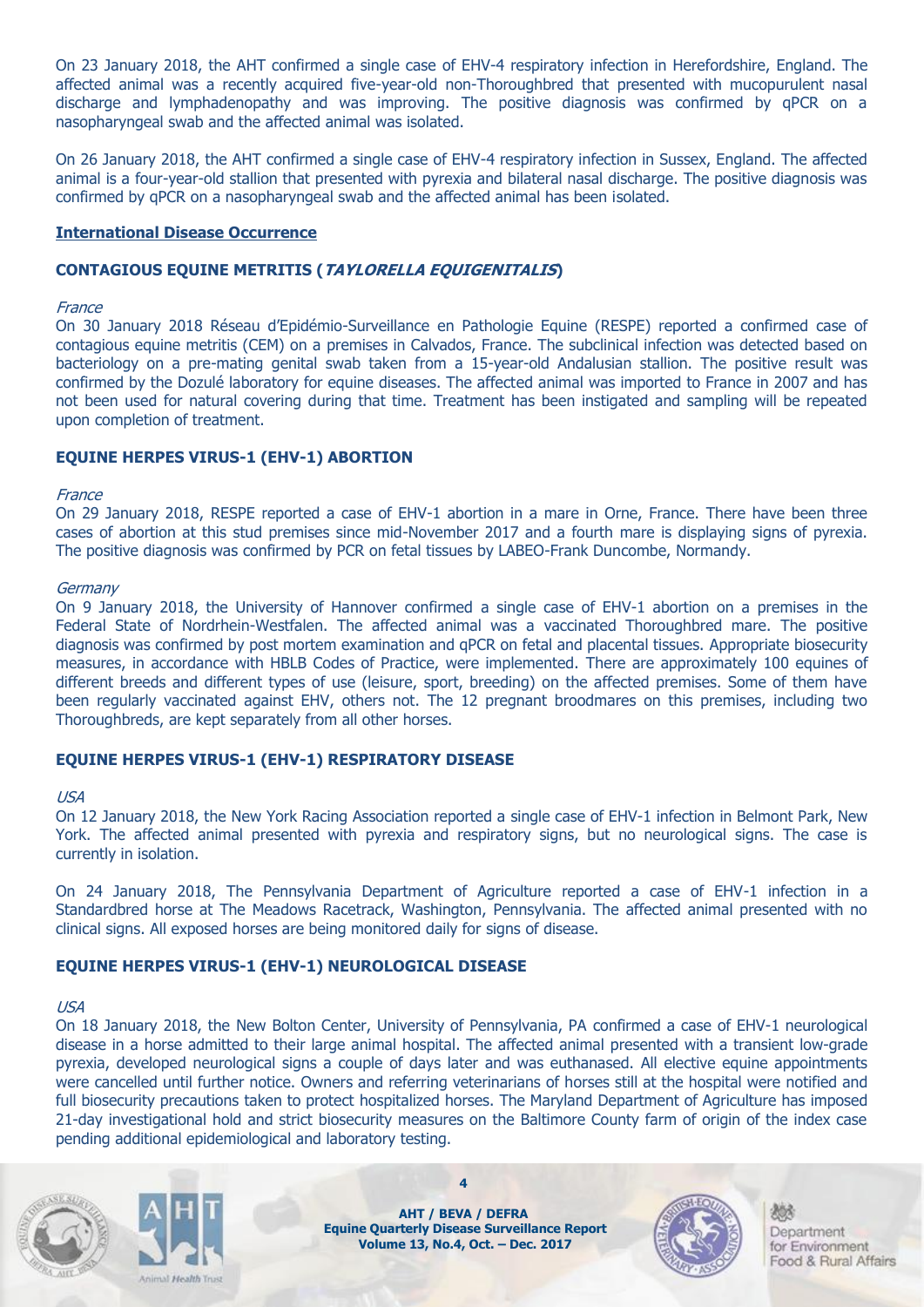On 24 January 2018, The State Veterinarian in Virginia confirmed that a horse that had been exposed to a horse at New Bolton Center has tested positive for EHV-1. The infected animal is located on a small private sport horse farm in Albemarle County and presented with pyrexia. The farm in Albemarle County is currently under quarantine restrictions and all exposed horses are being monitored daily for signs of disease.

On 30 January 2018, The Oregon Department of Agriculture reported a case of EHV-1 in a seven-year-old Thoroughbred mare at Portland Meadows racetrack. The positive diagnosis was confirmed by PCR on a nasopharyngeal swab and the affected animal has been isolated. Appropriate biosecurity measures have been implemented and high risk horses are being closely monitored. The index case is non-febrile and in a stable condition.

#### **EQUINE HERPES VIRUS–4 (EHV-4) RESPIRATORY INFECTION**

#### **France**

On 18 January 2018, RESPE reported a single case of EHV-4 infection in Calvados, France. The positive diagnosis was obtained by PCR on a nasopharyngeal swab by LABEO-Frank Duncombe, Normandy. No further details about the case are available.

On 24 January 2018, RESPE reported a single case of EHV-4 infection in Charente, France. The affected animal was a four-year-old French Saddlebred mare that presented with pyrexia, nasal discharge and coughing. The premises is a riding school with 70 horses. The positive diagnosis was obtained by PCR on a nasopharyngeal swab.

#### **EQUINE INFECTIOUS ANAEMIA (EIA)**

#### France

On 2 January 2018, RESPE reported a case of EIA in Alpes Maritimes, France. The affected animal presented with clinical signs consistent with the disease and was euthanased. Appropriate prevention and control measures were instigated for the two in contacts.

On 18 January 2018, RESPE reported another case of EIA in Var, France. The outbreak is epidemiologically linked to the outbreak reported on 2 January 2018. The infected horse, a Saddlebred, has been euthanased and appropriate prevention and control measures will be instigated for the one in contact. The positive diagnosis was confirmed on 12 January 2018 by Ministère de l'Alimentation et de l'Agriculture et de la Pêche, France.

#### **EQUINE INFLUENZA (EI)**

#### Chile

On 23 January 2018, the World Organisation for Animal Health (OIE) reported an outbreak of EI in Metro. De Santiago, Chile. The index case presented on 8 January 2018. Affected animals are unvaccinated, subtype was confirmed as H3N8. Positive diagnoses were confirmed by PCR on nasopharyngeal swabs by Lo Aguirre (National laboratory). Surveillance and control measures are ongoing.

#### USA

On 12 January 2018, EI has been confirmed in a group of approximately 50 horses in Cochise County, Arizona. Personnel involved have been requested to place affected barns under quarantine. Vaccination status of exposed horses is unknown.

#### **GLANDERS**

#### Indonesia

On 30 January 2018, the Directorate General of Livestock and Animal Health Services of Indonesia reported a single case of glanders (Burkholderia mallei) in Dki Jakarta, Indonesia (Cengkareng Timur, Cengkareng, West Jakarta). The affected animal displayed no clinical signs and was confirmed seropositive to glanders by Western Blot by the Reference Laboratory in Jena, Germany. The case has been euthanased and bacteriological investigations to isolate the agent are under way. The affected premises is under quarantine and surveillance will continue. Please note that Melioidosis (Burkholderia pseudomallei) has been reported in Indonesia and could be a possible differential diagnosis. This case was tested as part of a serological survey being performed in this region in Indonesia with 600 out of 1157 horses being randomly sampled in July 2017.





**AHT / BEVA / DEFRA Equine Quarterly Disease Surveillance Report Volume 13, No.4, Oct. – Dec. 2017**

**5**

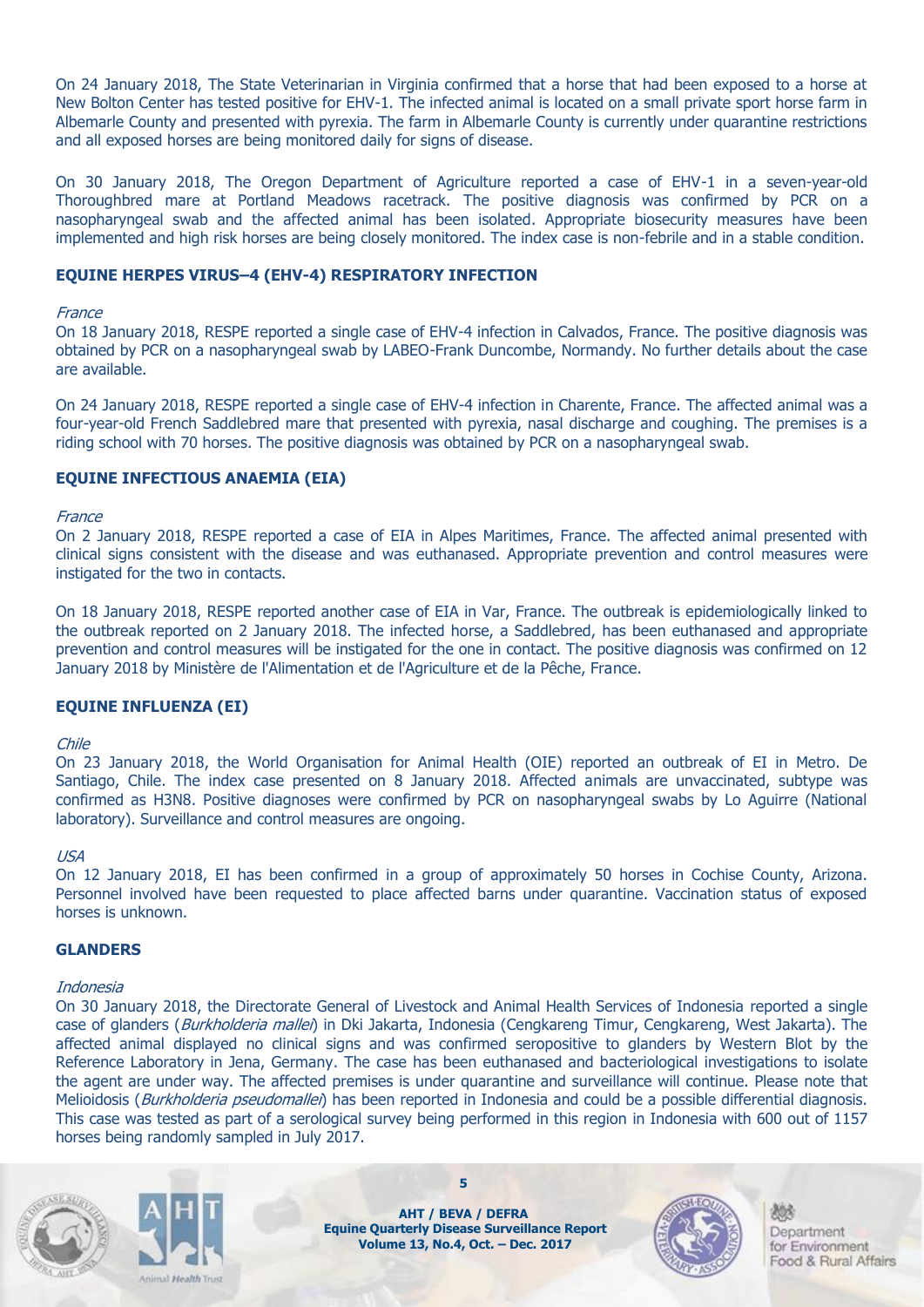#### **A look at: Equine Herpes Virus-1 and Equine Herpes Virus-4 (EHV-1/-4)**

EHV-1 and -4 are ubiquitous in the equine population with first exposure often occurring at less than two-years of age. A large proportion of cases can progress to a latent state and reactivate in the future, acting as a source of infection. Reactivation can be triggered by any factor that causes immunocompromise, such a stress.

**Virus classification:** Genus: Varicellovirus Family: Herpesviridae Group: I, double-stranded DNA

**Transmission:** EHV-1/-4 is contagious and is spread by direct horse-to-horse contact, indirectly by contaminated hands, equipment and tack and through aerosolisation of the virus within enclosed environments.

**Clinical signs:** Pyrexia, nasal discharge and coughing in the respiratory form of the disease but this form can frequently be subclinical. Abortion, stillbirth and early neonatal death in pregnant mares. Weakness, incoordination, ataxia, paralysis and difficulty urinating and defaecating may be seen in the neurological form. EHV-1 can be responsible for all possible presentations of the disease. EHV-4 mainly causes respiratory disease and only rarely has been reported to cause abortion or neurological disease.

Laboratory diagnosis: RT-PCR assay on nasopharyngeal swabs, foetal, placental and/or CNS tissues; viral isolation on the above samples or heparinised whole blood; immunohistochemistry on fetal, placental and/or CNS tissues; paired serology using CF test demonstrating four-fold increase in antibody titre and elevated CF antibodies in absence of recent EHV vaccination on a single sample.

**Geographic distribution:** Endemic and worldwide with the exception of Iceland.

**Control:** Movement restrictions, biosecurity and hygiene measures and laboratory clearance as outlined in HBLB Code of Practice [\(http://codes.hblb.org.uk/index.php/page/32\)](http://codes.hblb.org.uk/index.php/page/32)

**Notifiable:** Not in the United Kingdom.

**Zoonotic Risk:** None recognised.

Past focus articles reviewing EHV-1 and how to approach an outbreak can be found at:

[http://www.aht.org.uk/skins/Default/pdfs/DEFRA\\_report\\_4Q\\_2015\\_0.pdf#page=14](http://www.aht.org.uk/skins/Default/pdfs/DEFRA_report_4Q_2015_0.pdf#page=14)

[http://www.aht.org.uk/skins/Default/pdfs/DEFRA\\_Vol13No3\\_Q32017.pdf#page=13](http://www.aht.org.uk/skins/Default/pdfs/DEFRA_Vol13No3_Q32017.pdf#page=13)

#### **FOCUS ARTICLE**

In this report we are pleased to include a focus article from the AHT's Dr Andrew Waller on the latest thinking on Streptococcus equi.

We reiterate that the views expressed in this focus article are the author's own and should not be interpreted as official statements of APHA, BEVA or the AHT.

Access to all of the equine disease surveillance reports can be made on a dedicated page on the recently updated AHT website at:http://www.aht.org.uk/cms-display/DEFRA\_AHT\_BEVA\_equine\_reports.html or via the BEVA website: <https://www.beva.org.uk/Home/News-Views/Latest-News>

We would remind readers and their colleagues that a form is available on the AHT website for registration to receive reports free of charge, via e-mail, on a quarterly basis. The link for this registration form is available via: [http://www.aht.org.uk/cms-display/equine\\_disease\\_registration.html](http://www.aht.org.uk/cms-display/equine_disease_registration.html)





**AHT / BEVA / DEFRA Equine Quarterly Disease Surveillance Report Volume 13, No.4, Oct. – Dec. 2017**

**6**

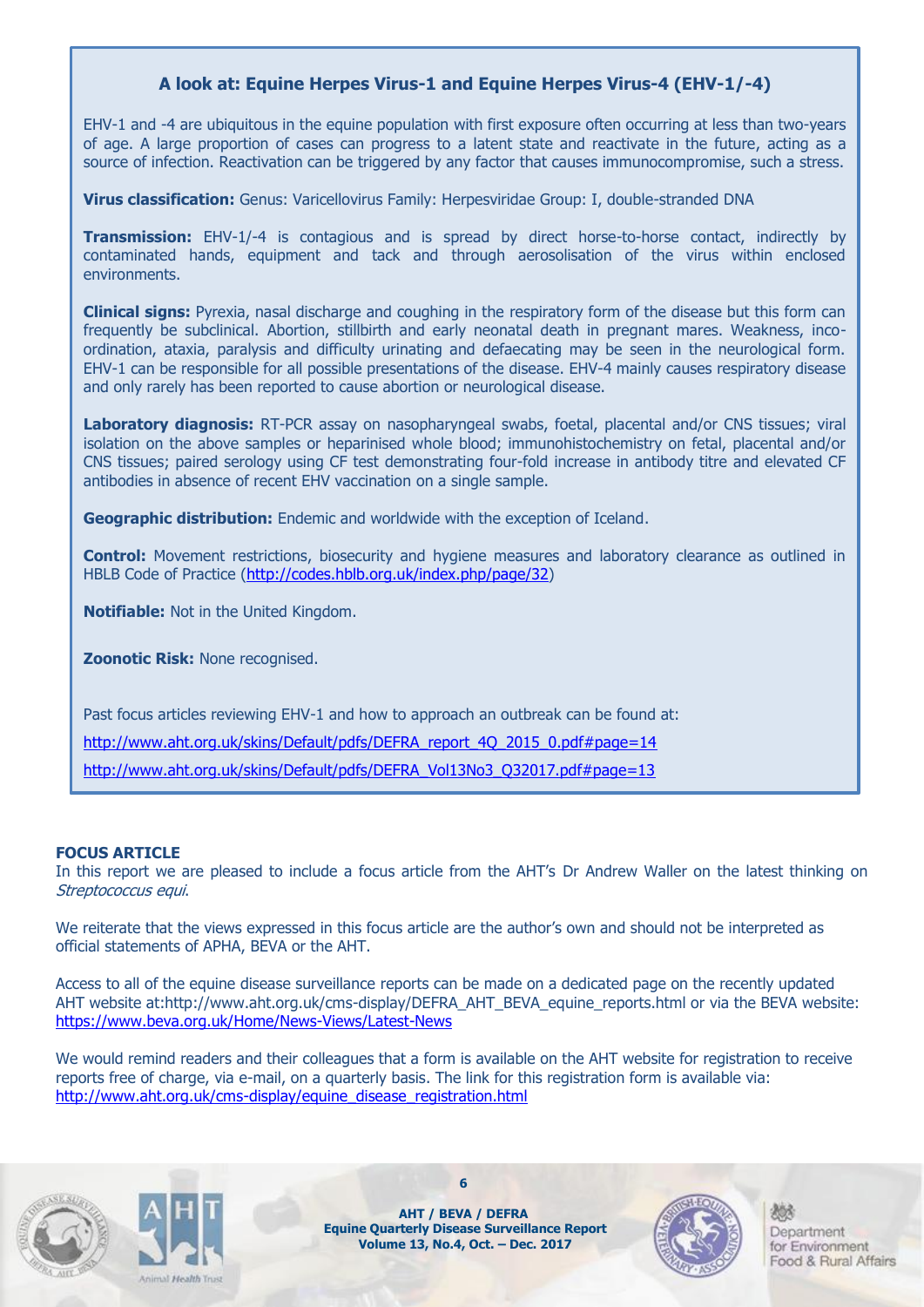### **News Article – launch of a new pilot protocol for the control of contagious equine metritis (CEM) in England, Scotland and Wales**

Following an extended consultation between government veterinary authorities and the equine industry a new industry-organised CEM control protocol came into effect on  $1<sup>st</sup>$  February 2018 in Great Britain, whilst CEM still remains a notifiable disease. There will be no change in the arrangements for control of CEM in Northern Ireland.

The principle of the protocol is to encourage compliance with the Horserace Betting Levy Board (HBLB) Code of Practice for the disease and involve Animal and Plant Health Agency (APHA) in cases of non-compliance. In practical terms this means that, when there is a suspect or confirmed case(s) of CEM, a horse owner or their representative will be invited to make use of an approved veterinary surgeon to deal with the case(s) in compliance with the detailed guidance in the HBLB CEM Code of Practice [\(http://codes.hblb.org.uk/index.php/\)](http://codes.hblb.org.uk/index.php/). If the owner does not accept this invitation, follow up action will be taken by the APHA under The Infectious Diseases of Horses Order 1987, including the possible serving of animal movement restrictions.

#### **Background**

Contagious Equine Metritis (CEM), a venereal disease of horses caused by infection with the bacterium Taylorella equigenitalis, was first identified in the UK in 1977 associated with reduced fertility in infected Thoroughbred mares. CEM was effectively controlled by application of a detailed voluntary Code of Practice drawn up by the HBLB and became a notifiable disease in 1987 for which identification of the causal organism in a laboratory must be reported to the APHA. The last case of CEM in the UK was identified in Gloucestershire, England in 2012.

As a result of the Coalition Government's deregulation initiative in 2013 (the so-called 'red-tape challenge') the notifiable disease status of CEM was reviewed. The Thoroughbred Breeders' Association, the British Equine Veterinary Association (BEVA) and others in the equine industry highlighted the potential negative effect on compliance with the HBLB Code of Practice and trade risks associated with changing CEM's status. It was subsequently agreed that, CEM would retain it's notifiable disease status, but that more responsibility for the control of the disease in Great Britain should be undertaken by the equine industry.

#### **New principles**

A new pilot CEM control arrangement came into effect in England, Scotland and Wales on the  $1<sup>st</sup>$  February 2018 and will be subject to ongoing review. Horse owners or their representatives will be able to elect to have most of the work dealing with both suspect and confirmed cases of CEM carried out, not by APHA veterinary surgeons, but by equine veterinary surgeons on the approved list following the CEM control guidance provided in the HBLB Code of Practice.

The Animal Health Trust (AHT) will have a central role in the new arrangement, coordinating the activities undertaken by the approved vets, receiving reports, initiating tracings off the premises and being responsible for any epidemiological investigations.

BEVA will hold a list of suitably qualified equine veterinary surgeons approved to undertake the work ("the approved list"). Approval will be based on their Official Veterinarian (OV) status relating to export certification, their current stud experience and their knowledge of the HBLB Code of Practice in relation to the provisions of the new CEM control protocol in Great Britain.

#### **Role of approved veterinary surgeons in Great Britain**

Where the presence of the CEM organism (CEMO; Taylorella equigenitalis) is suspected by a private BEVA approved laboratory on routine samples taken in Great Britain by a stud vet and confirmed by the APHA reference laboratory, disease will be confirmed in the normal way by the Chief Veterinary Officer (CVO) in the country where the disease has been identified. With the agreement of the owner or their representative the AHT will arrange for a veterinary surgeon from the BEVA approved list to deal with the case. The affected stud's attending veterinary surgeon may act as the approved veterinary surgeon so long as the veterinary surgeon is on the approved list.

After confirmation of disease the approved veterinary surgeon will visit the premises to carry out any necessary treatment and further sampling and to assess compliance with the HBLB Code of Practice and evaluate any need for tracings. In complying with the HBLB Code of Practice voluntary movement and breeding restrictions will be implemented immediately and where necessary tracings will be initiated by the AHT on the advice of the approved





**AHT / BEVA / DEFRA Equine Quarterly Disease Surveillance Report Volume 13, No.4, Oct. – Dec. 2017**

**7**

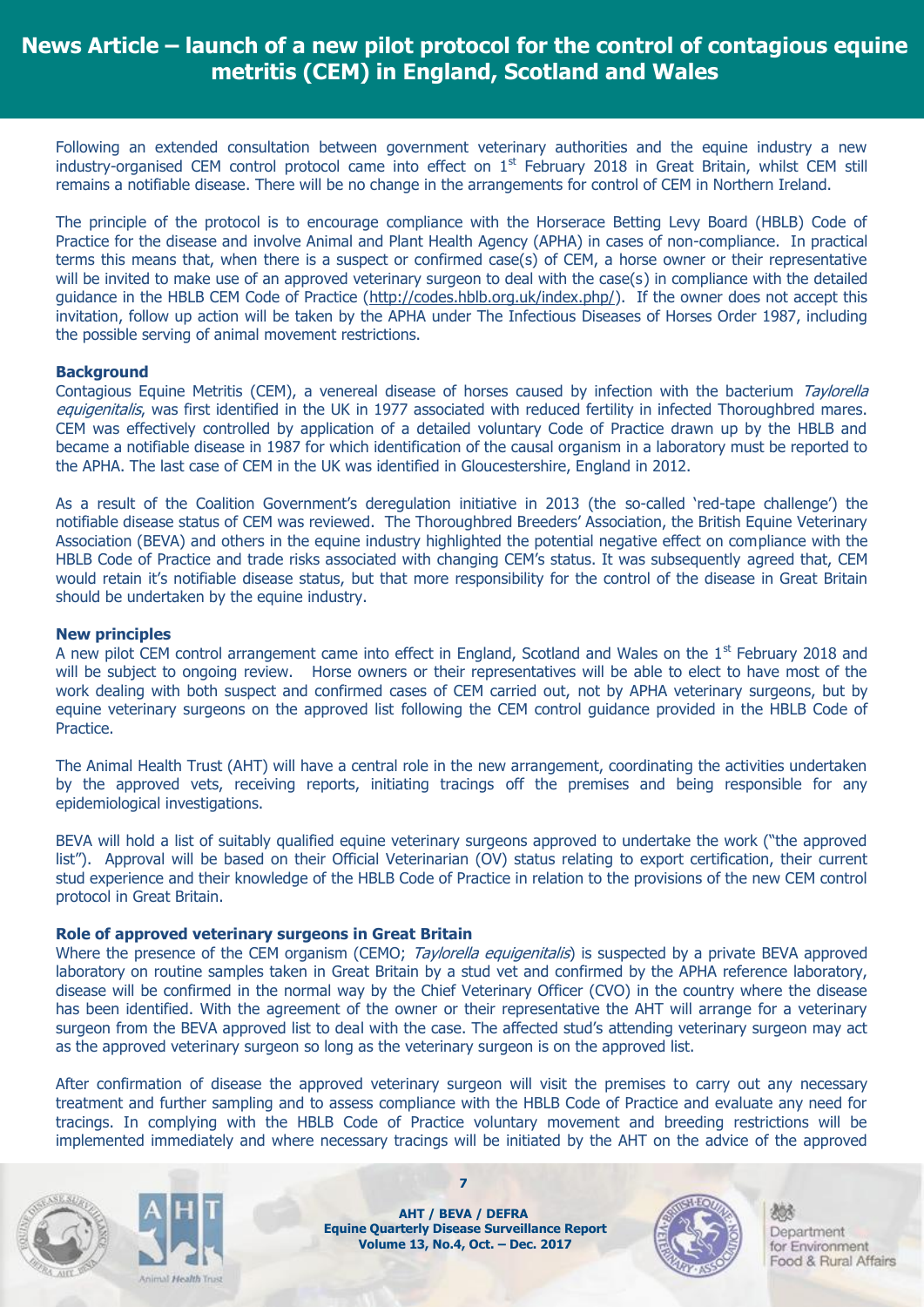veterinary surgeon dealing with the outbreak. Formal action by APHA under The Infectious Diseases of Horses Order 1987, such as the formal serving of movement restrictions, will not ordinarily be necessary unless the owner fails to meet the requirements of the HBLB Code of Practice, as assessed by the approved veterinary surgeon. The costs of the subsequent treatment and re-sampling by the approved veterinary surgeon will continue to be borne by the owner in accordance with usual practice.

#### **Invitation for inclusion on the BEVA list of approved veterinary surgeons**

Veterinary surgeons in Great Britain that would like to support the industry by applying to join the list of equine veterinary surgeons available to investigate any future cases of CEM in England, Scotland or Wales are requested to contact BEVA at [info@beva.org.uk](mailto:info@beva.org.uk)

BEVA will provide an application form that will ask the veterinary surgeon to confirm that they have the necessary expertise to go on the list. There will be no extra training required, nor will BEVA make any charge. Veterinary surgeons do not have to be BEVA members to apply to join the approved list.





**AHT / BEVA / DEFRA Equine Quarterly Disease Surveillance Report Volume 13, No.4, Oct. – Dec. 2017**

**8**

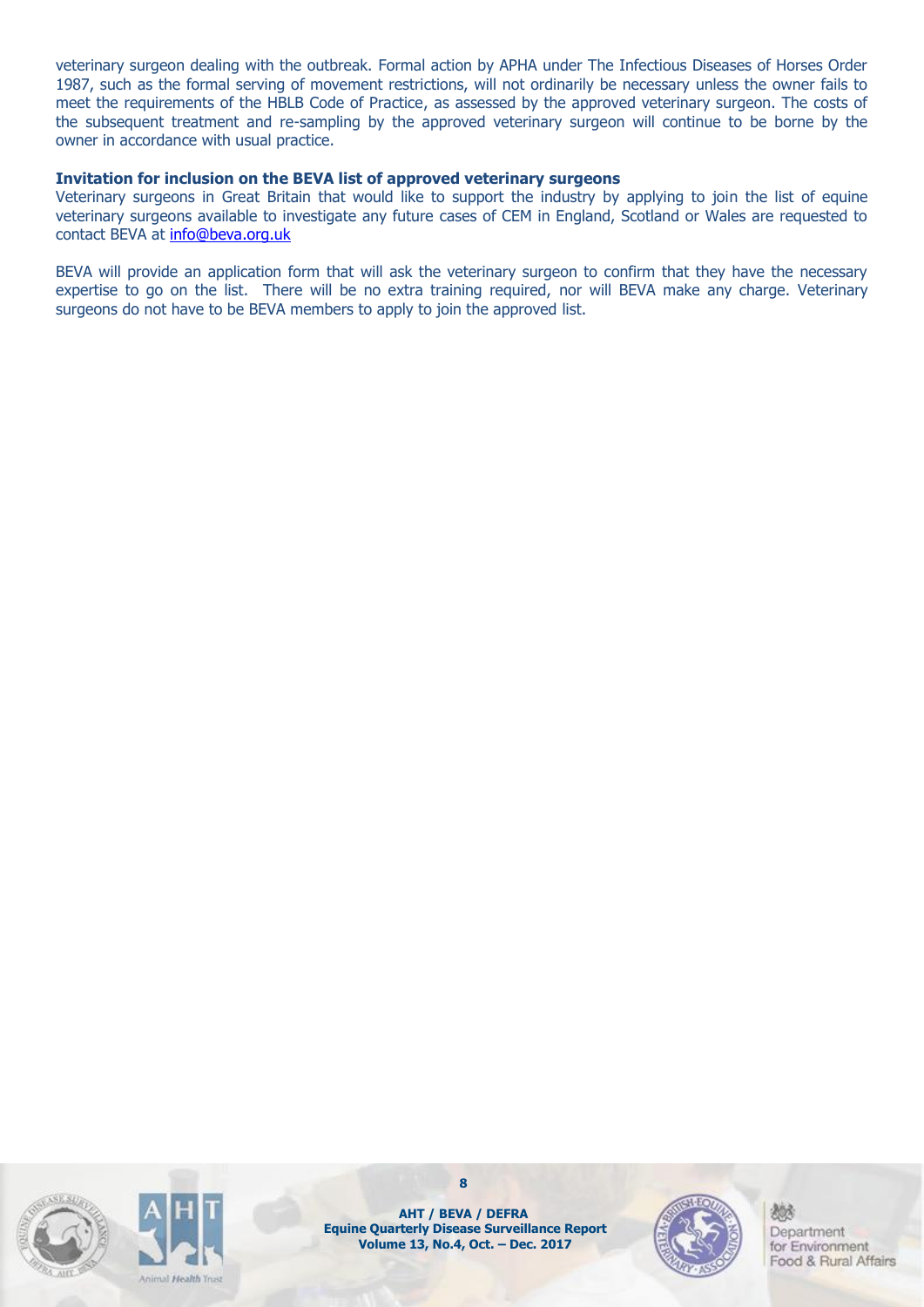## **VIROLOGY**

### **disease report for the fourth quarter 2017**

The results of virological testing for October to December 2017 are summarised in Table 1 and include data relating to Equine Viral Arteritis (EVA), Equine Infectious Anaemia (EIA) and West Nile Virus (WNV) from the Animal & Plant Health Agency (APHA), Weybridge. The sample population for the APHA is different from that for the other contributing laboratories, as the APHA's tests are principally in relation to international trade (EVA, EIA and WNV). No equine viral notifiable diseases have been confirmed in the UK during this fourth quarter of 2017.

### **Number of Samples Tested Number Positive Number of Contributing Laboratories Serological Tests** EVA ELISA  $\qquad \qquad \vert \qquad \qquad \vert \qquad \qquad \vert \qquad \qquad \qquad \vert \qquad \qquad \vert \qquad \qquad \vert \qquad \qquad \vert \qquad \qquad \vert \qquad \qquad \vert \qquad \qquad \vert \qquad \qquad \vert \qquad \qquad \vert \qquad \qquad \vert \qquad \qquad \vert \qquad \qquad \vert \qquad \qquad \vert \qquad \qquad \vert \qquad \qquad \vert \qquad \qquad \vert \qquad \qquad \vert \qquad \qquad \vert \qquad \qquad \vert \qquad \qquad \vert \qquad \qquad \vert \qquad \qquad \vert \qquad \qquad \$ EVA VN 270 89# 3  $APHA$  EVA VN  $\qquad$   $\qquad$  993  $\qquad$   $\qquad$  20#  $\qquad$  1 EHV-1/-4 CF test  $\begin{array}{ccc} 1 & 331 & 1 & 0^* & 1 \end{array}$ EHV-3 VN test  $\begin{array}{ccc} & | & 1 & | & 0 & | & 1 \end{array}$ ERV-A/-B CF test 51 0\* 1 Influenza HI test  $\begin{array}{ccc} 1 & 96 & 1 \end{array}$ EIA (Coggins) 120 0 3 EIA ELISA 302 0 4 APHA EIA (Coggins) | 1619 | 0 1 APHA WNV (cELISA) 1 0 1 Rotavirus ELISA 3 0 1 **Virus Detection** Coronavirus PCR 23 0 3 EHV-1/-4 PCR 589 21 5 EHV-2 PCR 34 2 1 EHV-5 PCR 8 1 1 Influenza NP ELISA 0 0 0 Influenza Directigen and the control of the control of the control of the control of the control of the control o Influenza PCR 235 3 3 APHA Influenza PCR and the contract of the contract of the contract of the contract of the contract of the contract of the contract of the contract of the contract of the contract of the contract of the contract of the con Influenza VI in eggs  $\begin{array}{ccc} 1 & 2 & 0 & 0 \end{array}$ EHV VI 14 6 2 EVA VI/PCR 1 0 1 APHA EVA VI/PCR 2 0 1 Rotavirus PCR 2 0 1

#### **Table 1: Diagnostic virology sample throughput and positive results for the fourth quarter of 2017**

ELISA = enzyme-linked immunosorbent assay, VN = virus neutralisation, CF = complement fixation, HI = haemagglutination inhibition, Coggins = agar gel immune diffusion test, PCR = polymerase chain reaction, NP = nucleoprotein, VI = virus isolation, EVA = equine viral arteritis, EHV = equine herpes virus, ERV = equine rhinitis virus, EIA = equine infectious anaemia, WNV = West Nile Virus, # = Seropositives include vaccinated stallions, \* = Diagnosed positive on basis of seroconversion between paired ser

Rotavirus faecal strip test  $\begin{array}{ccc} | & 3 & | & 0 & | & 1 \end{array}$ 





**AHT / BEVA / DEFRA Equine Quarterly Disease Surveillance Report Volume 13, No.4, Oct. – Dec. 2017**

**9**

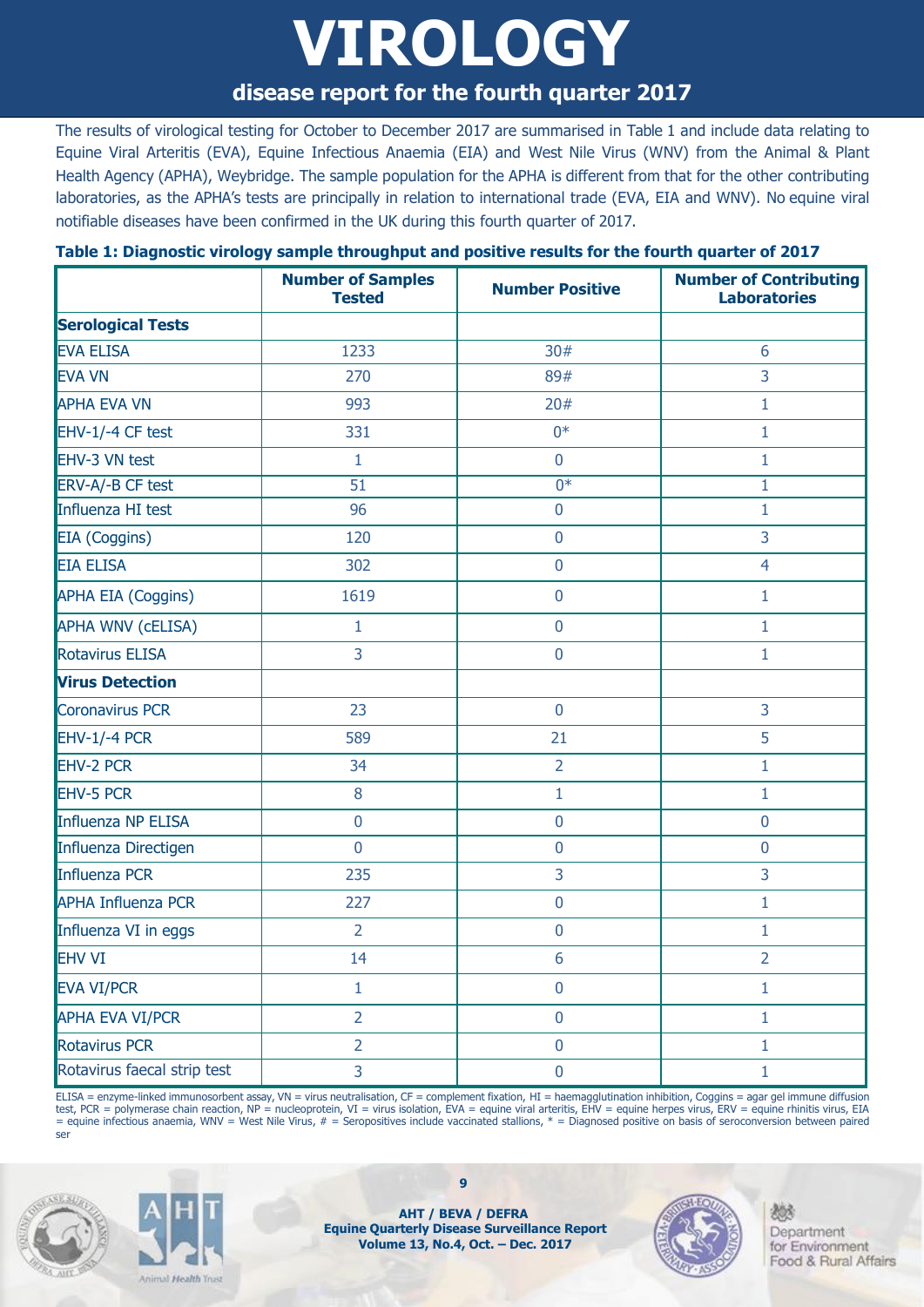#### Time period: 1 October to 31 December 2017

#### **EQUINE HERPES VIRUS-4 (EHV-4) RESPIRATORY DISEASE**

On 23 October 2017, the AHT confirmed a single case of EHV-4 respiratory disease in a horse among a group of 10 on a racing premises in Gwent, Wales. A two-year-old Thoroughbred filly presented with clinical signs that included coughing, nasal discharge, lymphadenopathy and pyrexia.

On 8 December 2017, the AHT confirmed a single case of subclinical EHV-4 respiratory infection on routine quarantine sampling among a group of five Thoroughbred mares on a premises in Oxfordshire, England. The case has no clinical signs and was maintained in isolation with contacts.

On 21 December 2017, the AHT confirmed a single case of EHV-1 and EHV-4 co-infection on a premises in Northern England. The affected animal was an unvaccinated six-year-old Thoroughbred that presented with pyrexia. Appropriate biosecurity measures, in accordance with HBLB Codes of Practice, were implemented. For all of the above cases, the positive diagnoses were confirmed by qPCR on nasopharyngeal swabs.

#### **EQUINE INFLUENZA (EI)**

On 23 October 2017, the AHT confirmed a case of EI on a premises in Essex, England. The affected animal was a very recently imported four-year-old Irish Draft of unknown vaccination status that presented with nasal discharge, coughing and slight lymph node enlargement. The positive diagnosis was confirmed by qPCR on a nasopharyngeal swab.



**HBLB Surveillance Scheme**

Animal Health Trust can test a nasopharyngeal swab and paired blood samples from suspected cases of equine influenza **FREE OF CHARGE** in our diagnostic laboratories, funded by the HBLB.

Enter your details at http://www.aht.org.uk/cms-display/equiflunet register.html to sign up and AHT will send you sampling kits, including swabs and submission forms.

Samples are vital for AHT to monitor genetic and antigenic changes in equine influenza viruses circulating in the UK. This information is used to guarantee vaccines are up to date with current circulating strains and to verify that preventative measures currently implemented at a national level are effective.

AHT encourage you to sample any suspect influenza cases. This surveillance scheme has been set up to establish influenza prevalence (as many go undiagnosed) and provide resultant real time updates on the equine flu status in the UK.



In the case of an outbreak, notification will be reported by the text alert service (Tell-Tail) for UK equine practitioners sponsored by Merial Animal Health. This free of charge service alerts practitioners to outbreaks of equine influenza, equine herpes abortion and equine herpes neurological disease in the UK via text message. Sign up to receive alerts at<http://diseaseoutbreaks.merial.co.uk/>





**AHT / BEVA / DEFRA Equine Quarterly Disease Surveillance Report Volume 13, No.4, Oct. – Dec. 2017**

**10**

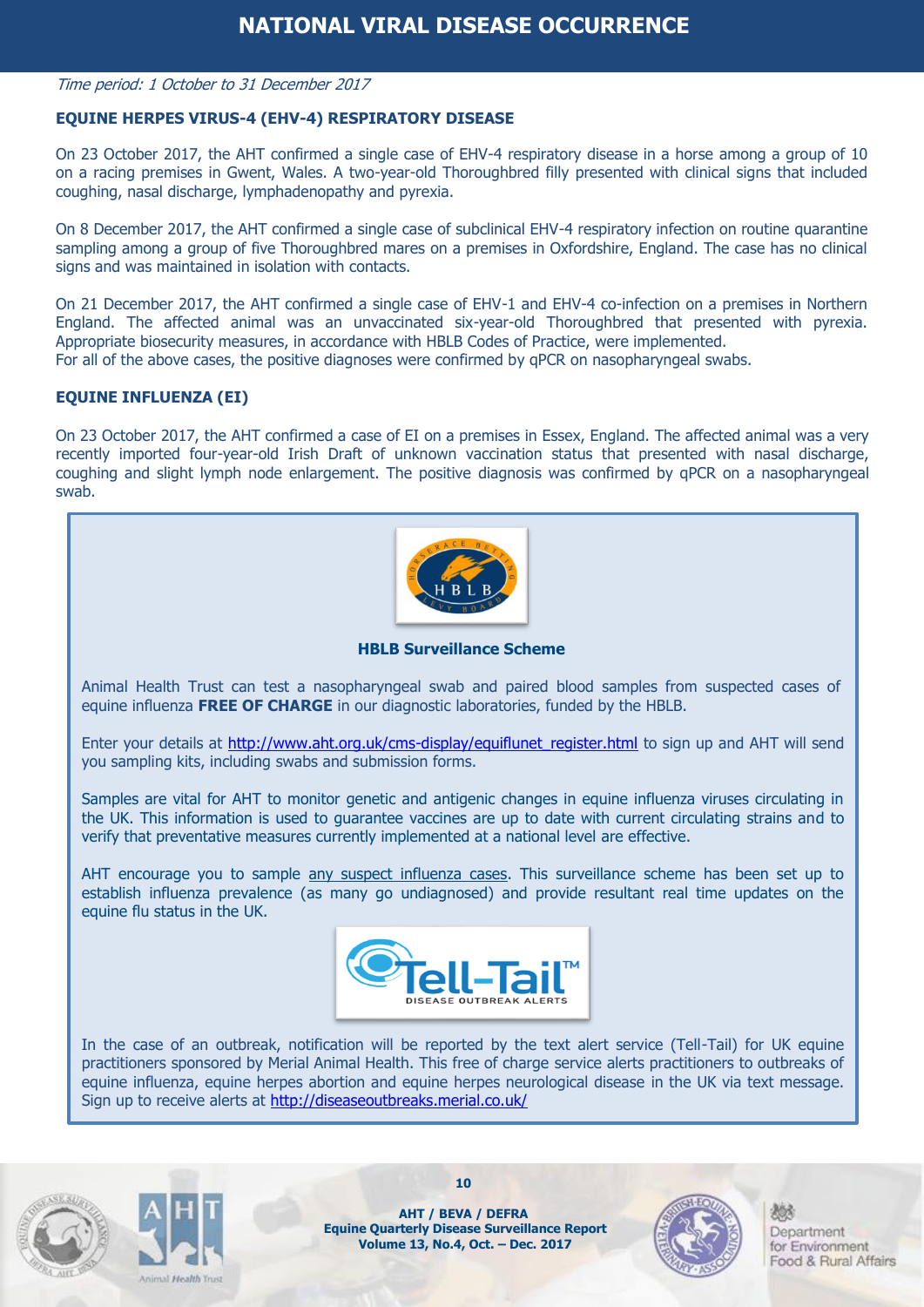#### Time period: 1 October to 31 December 2017

#### **EASTERN EQUINE ENCEPHALITIS (EEE)**

#### Canada

Between 1 October and 31 December 2017, EEE was confirmed in two horses located in Canada.

#### USA

Between 1 October and 31 December 2017, EEE was confirmed in 23 horses located in the United States, with 10/23 in Wisconsin.

#### **EQUINE HERPES VIRUS-1 (EHV-1) ABORTION**

#### **France**

In December 2017, RESPE reported two separate cases of EHV-1 abortion, the first was on 6 December in Orne and the second was on 29 December in Nièvre. The positive diagnoses were confirmed by PCR on fetal tissues.

#### **EQUINE HERPES VIRUS-1 (EHV-1) NEUROLOGICAL DISEASE**

#### France

In October 2017, a single case of EHV-1 neurological disease was confirmed in Calvados, France, The affected animal was a non-vaccinated six-year-old male French Saddlebred sports horse that presented with signs of pyrexia, lethargy and ataxia. The positive diagnosis was confirmed by PCR on a nasopharyngeal swab.

In December 2017, three separate cases of EHV-1 neurological disease were confirmed in France. The first was a French Saddlebred mare on a stud farm of 80 horses in Calvados. The case presented with clinical signs of ataxia and recumbency. A separate case was confirmed in Calvados, France, that presented with ataxia. The third case was a seven-year-old Thoroughbred mare that presented with ataxia in Alpes-Maritimes, France.

#### USA

Seven outbreaks of EHV-1 neurological disease were reported in the USA for this quarter.

In October 2017, The Kentucky Department of Agriculture confirmed a case of EHV-1 neurological disease in a Thoroughbred mare at a training facility in Oldham County. The horse presented with acute neurological signs and was euthanased. No other horses on the premises developed the disease.

In November 2017, The New Jersey Department of Agriculture confirmed a case of EHV-1 neurological disease in a 25-year-old Quarter Horse in Warren County, which was euthanased. A separate case was confirmed in Coos Bar, Oregon that involved a 12-year-old mare. The Pennsylvania Department of Agriculture confirmed a single case at a dressage barn in Butler County, Pennsylvania.

In December 2017, three outbreaks of EHV-1 neurological disease were confirmed. One case was a four-year old Quarter Horse mare at a private facility in Bethany, Connecticut. Clinical signs included; pyrexia, inappetence, hind limb ataxia and urine dribbling. Around 35 horses were exposed and all horses were up to date on vaccinations. The second outbreak was at a private facility in Champaign County, Illinois. Two cases were confirmed positive by The University of Illinois Veterinary Diagnostic Laboratory. There were 24 animals at the facility and five presented with pyrexia and hind limb swelling. The index case was a 28-year-old Quarter Horse mare that became recumbent and was euthanased. The third case was confirmed by the Washington State Department of Agriculture in King County, Washington. The index case was a 13 year old Haflinger gelding. Thirty-seven out of 60 horses at the premises were tested and 16 horses were confirmed positive for EHV-1 neuropathogenic strain by the Washington State Department of Agriculture. Clinical signs included; pyrexia, hind limb ataxia, absence of tail tone and urine dribbling. Seven horses were euthanased.





**AHT / BEVA / DEFRA Equine Quarterly Disease Surveillance Report Volume 13, No.4, Oct. – Dec. 2017**

**11**

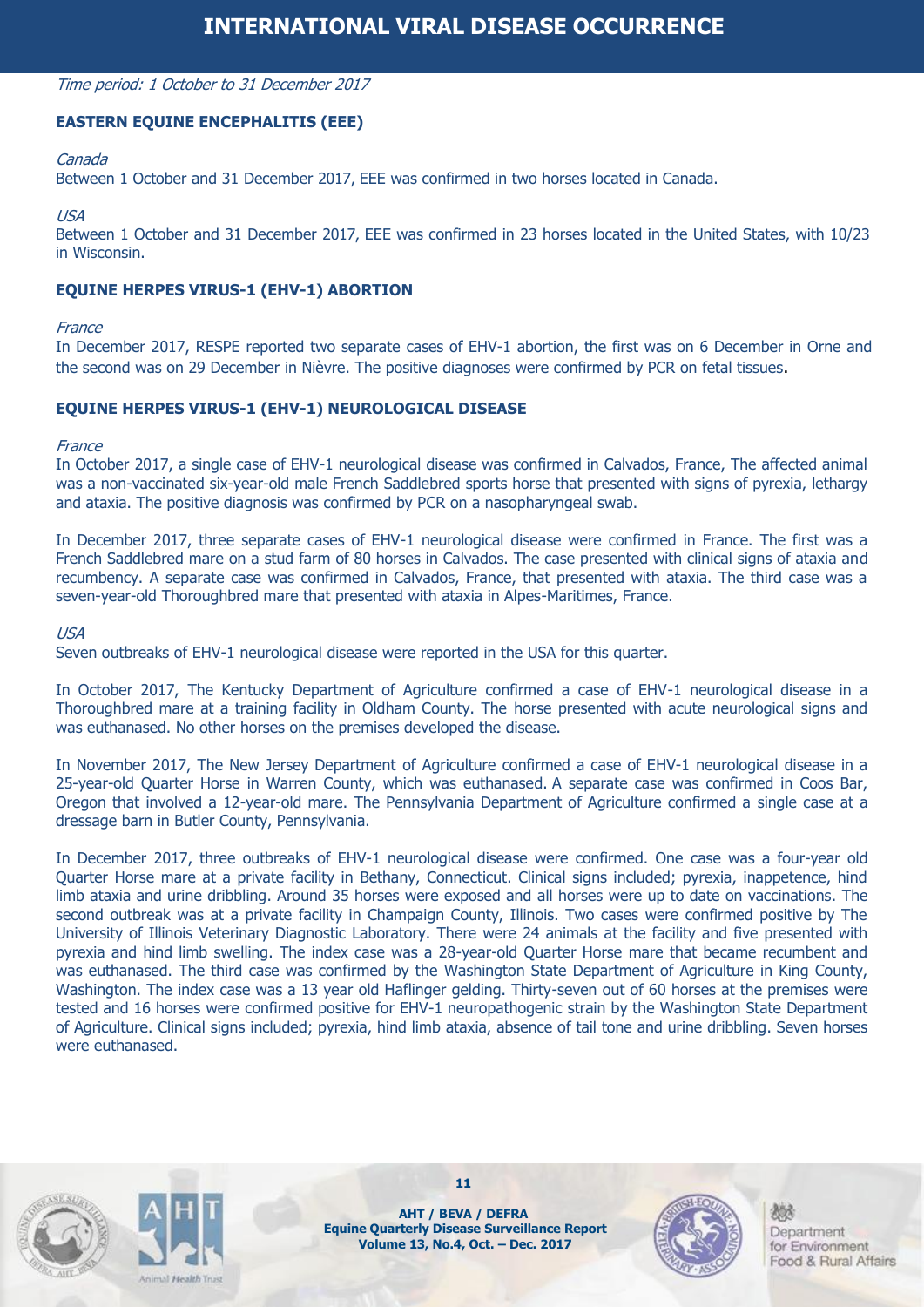#### **EQUINE HERPES VIRUS-1 (EHV-1) RESPIRATORY DISEASE**

#### **Germany**

On 19 December 2017, University Equine Hospital Gießen confirmed a single case of EHV-1 infection in Hessen, Germany. The case was a 20-year-old mare that presented with mild pyrexia.

#### **EQUINE HERPES VIRUS-4 (EHV-4) ABORTION**

#### **Belgium**

On 22 December 2017, Equi Focus Point Belgium reported a case of EHV-4 abortion on premises in Kasterlee, Belgium. The affected mare was eight-months pregnant and unvaccinated. The positive diagnosis was confirmed by PCR on fetal tissues.

#### **EQUINE HERPES VIRUS-4 (EHV-4) RESPIRATORY DISEASE**

#### **Belgium**

Between November and December, Equi Focus Point Belgium reported two separate outbreaks of EHV-4 respiratory disease. The first was an unvaccinated mare in Saint Nicolas region. The second presented with pyrexia and respiratory signs and was unvaccinated. Confirmation was by PCR on nasopharyngeal swabs.

| France                            |                                                                                               |                                               |                   |                |           |               |                    |
|-----------------------------------|-----------------------------------------------------------------------------------------------|-----------------------------------------------|-------------------|----------------|-----------|---------------|--------------------|
|                                   | Table 2: EHV-4 respiratory disease outbreaks in France for the fourth quarter. Source - RESPE |                                               |                   |                |           |               |                    |
| <b>French</b>                     | <b>Report Date</b>                                                                            | <b>Clinical</b>                               | <b>Vaccinated</b> | <b>Total</b>   | $In-$     | <b>Sample</b> | <b>Diagnostics</b> |
| department                        |                                                                                               | signs                                         |                   | affected       | contacts  |               |                    |
| <b>Pyrenees-</b>                  | 19 October                                                                                    | <b>ND</b>                                     | <b>NK</b>         | $\mathbf{1}$   | <b>NK</b> | NP swab       | qPCR               |
| <b>Atlantiques</b>                |                                                                                               | Pyrexia                                       |                   |                |           |               |                    |
| <b>Calvados</b>                   | 23 October                                                                                    | <b>NK</b>                                     | <b>NK</b>         | <b>NK</b>      | <b>NK</b> | NP swab       | qPCR               |
| <b>Orne</b>                       | 27 October                                                                                    | <b>NK</b>                                     | <b>NK</b>         | <b>NK</b>      | <b>NK</b> | NP swab       | qPCR               |
| <b>Charente</b>                   | 15 November                                                                                   | <b>Nasal</b><br>discharge<br>Cough<br>Pyrexia | <b>No</b>         | $\overline{4}$ | 12        | NP swab       | qPCR               |
| <b>Calvados</b>                   | 22 November                                                                                   | <b>ND</b><br>Pyrexia                          | <b>NK</b>         | $\mathbf{1}$   | <b>NK</b> | NP swab       | qPCR               |
| <b>Ille-et-</b><br><b>Vilaine</b> | 23 November                                                                                   | <b>NK</b>                                     | <b>NK</b>         | <b>NK</b>      | <b>NK</b> | NP swab       | qPCR               |
| <b>Manche</b>                     | 29 November                                                                                   | <b>ND</b><br>Pyrexia                          | <b>NK</b>         | $\overline{4}$ | <b>NK</b> | NP swab       | qPCR               |
| <b>Finistere</b>                  | 29 November                                                                                   | Lethargy<br>Pyrexia<br><b>Ataxia</b>          | <b>No</b>         | $\overline{2}$ | 60        | NP swab       | qPCR               |
| <b>Ain</b>                        | 30 November                                                                                   | <b>ND</b><br>Pyrexia                          | <b>NK</b>         | $\mathbf{1}$   | <b>NK</b> | NP swab       | qPCR               |
| <b>Calvados</b>                   | 30 November                                                                                   | Pyrexia                                       | <b>NK</b>         | 1              | <b>NK</b> | NP swab       | qPCR               |
| <b>Orne</b>                       | 30 November                                                                                   | <b>NK</b>                                     | <b>NK</b>         | $\mathbf{1}$   | <b>NK</b> | NP swab       | qPCR               |
| Ain                               | 6 December                                                                                    | <b>NK</b>                                     | <b>NK</b>         | 1              | <b>NK</b> | NP swab       | qPCR               |
| <b>Calvados</b>                   | 6 December                                                                                    | <b>NK</b>                                     | <b>NK</b>         | $\mathbf{1}$   | <b>NK</b> | NP swab       | qPCR               |
| <b>Orne</b>                       | 11 December                                                                                   | <b>NK</b>                                     | <b>NK</b>         | 1              | <b>NK</b> | NP swab       | qPCR               |
| Puy-de-<br><b>Dome</b>            | 11 December                                                                                   | <b>ND</b><br>Cough<br>Pyrexia                 | <b>NK</b>         | 3              | 8         | NP swab       | qPCR               |
| <b>Calvados</b>                   | 11 December                                                                                   | <b>ND</b><br>Pyrexia                          | <b>NK</b>         | <b>NK</b>      | <b>NK</b> | NP swab       | qPCR               |
| Loire-<br><b>Atlantique</b>       | 18 December                                                                                   | <b>ND</b><br>Cough<br>Pyrexia                 | <b>No</b>         | $\mathbf{1}$   | 30        | NP swab       | qPCR               |
| <b>Calvados</b>                   | 22 December                                                                                   | <b>NK</b>                                     | <b>NK</b>         | 1              | <b>NK</b> | NP swab       | qPCR               |
| <b>Manche</b>                     | 22 December                                                                                   | <b>NK</b>                                     | <b>NK</b>         | $\mathbf{1}$   | <b>NK</b> | NP swab       | qPCR               |
| Côtes-<br>d'Armor                 | 29 December                                                                                   | <b>ND</b><br>Pyrexia                          | <b>No</b>         | 1              |           | NP swab       | qPCR               |

 $NK=$  not known,  $ND =$  nasal discharge  $NP =$  nasopharyngeal, qPCR = quantitative polymerase chain reaction





**AHT / BEVA / DEFRA Equine Quarterly Disease Surveillance Report Volume 13, No.4, Oct. – Dec. 2017**

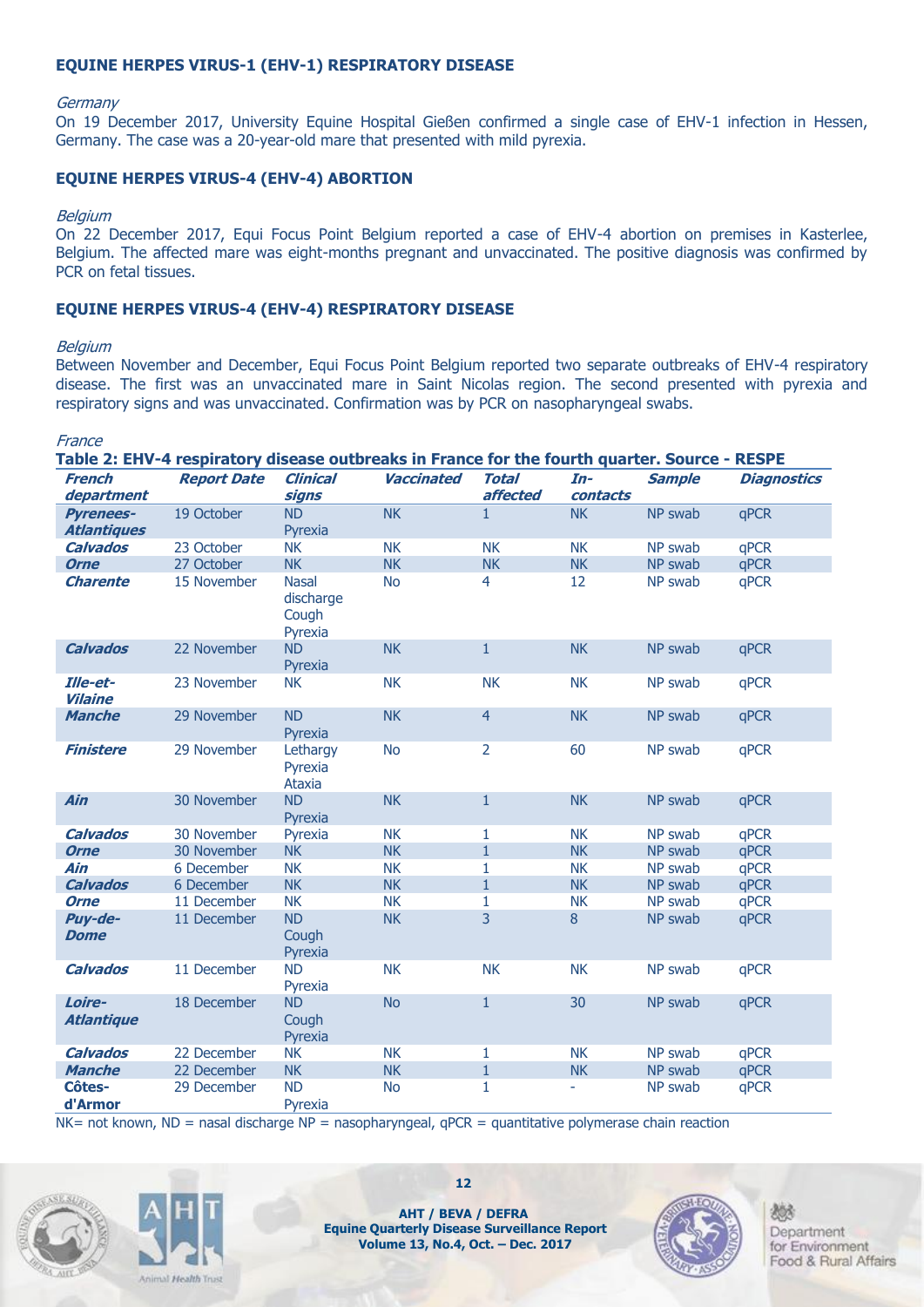#### **EQUINE INFECTIOUS ANAEMIA (EIA)**

#### Canada

Between 1 October and 31 December 2017, there were a total of five EIA positive equines identified in the provinces of Alberta (four cases) and Quebec (one case). The positive animals were located on four separate premises, Alberta (three premises) and Quebec (one premises). One of the animals identified in Alberta was exhibiting significant signs of clinical disease and died shortly after sampling. The investigation on that premises continues as additional cases (non-clinical), have been identified during disease investigation. The other Alberta and Quebec cases were tested to comply with either export requirements or domestic movement requirements (i.e. private premises pre-entry). None of those cases were found to be linked and no signs of disease were reported at the time of sampling. The confirming laboratory was CFIA's National Reference Laboratory for EIA.

#### USA

Between 1 October and 31 December 2017, there were a total of three EIA positive premises identified in the states of Tennessee (one horse), Kansas (two horses) and Montana (multiple horses). The two horses in Kansas were confirmed positive following a 60 day re-test of all horses on a premises under quarantine following an outbreak in August 2017. The remaining horses will be re-tested after 60 days and remain under quarantine until all are confirmed negative.

During 2017, Texas Animal Health Commission (TAHC) confirmed EIA in 23 Quarter Horses, one Thoroughbred and one Paint horse.

#### **EQUINE INFLUENZA (EI)**

#### USA

In December 2017, EI was diagnosed in a vaccinated Arabian gelding in Fort Valley, Georgia. It exhibited the typical clinical signs of the disease.

#### **WEST NILE VIRUS (WNV)**

#### Canada

In October, The Ontario Ministry of Agriculture, Food and Rural Affairs reported six separate cases of WNV in Bruce, Simcoe, Durham, Grey, Sudbury District and the Regional Municipality of Niagara. The horses included four geldings and two mares and ranged in age from two- to 15-years-old. Three of the horses have been euthanased and three were recovering under treatment. Five of the horses had not been vaccinated and the vaccination history of the sixth animal was unknown.

In mid-October, three further cases of WNV were diagnosed in Ontario, Canada, bringing the total annual number of cases in Ontario to 21. The trio included a filly, a gelding and a mare located in Oxford, Frontenac and the Regional Municipality of Halton. Ages ranged from two to 11-years-old. Clinical signs varied from weakness of the hind quarters, muscle fasciculations, hyperesthesia and ataxia. One horse had been vaccinated annually since it was two years old, one had not been vaccinated for three years, and the final horse was unvaccinated.

#### **Portugal**

On 9 October 2017, the World Organisation for Animal Health (OIE) reported a single clinical case of WNV infection in a horse in the Alcacer do Sal area of Alentejo region of south west Portugal. The case was on a premises containing 42 susceptible animals with the positive diagnosis confirmed using serum IgM-capture ELISA at the National Institute for Agrarian and Veterinary Research, the national laboratory in Portugal. Control measures included ongoing surveillance, vector control and adoption of voluntary vaccination in the affected area. WNV had last been confirmed in Portugal in November 2016.

#### USA

A total of 68 cases were diagnosed in 15 states in the fourth quarter for 2017. The majority of cases had either not been vaccinated or had an unknown vaccination history.





**AHT / BEVA / DEFRA Equine Quarterly Disease Surveillance Report Volume 13, No.4, Oct. – Dec. 2017**

**13**

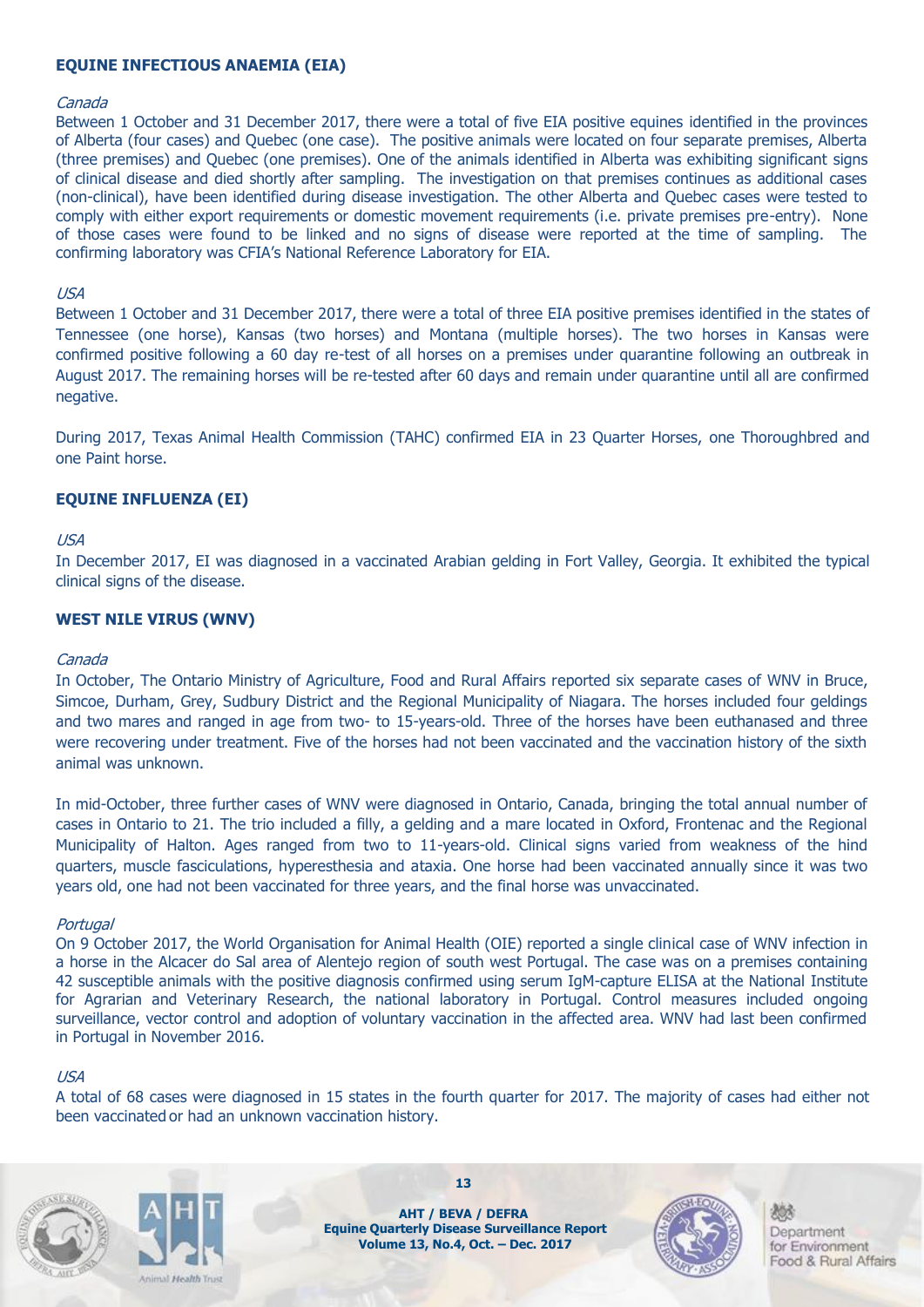Further details on all the above and subsequent outbreaks can be found at [http://www.aht.org.uk/cms](http://www.aht.org.uk/cms-display/international-breeders-meeting.html)[display/international-breeders-meeting.html.](http://www.aht.org.uk/cms-display/international-breeders-meeting.html)

#### **An international perspective on equine disease surveillance:**

#### **the International Collating Centre**

The concept of the International Collating Centre (ICC) to disseminate equine infectious disease information was initiated at the International Thoroughbred Breeders' Meeting held in the USA in October 1986 and was established at the AHT on 1st January 1987 and has been operating continuously since then.

The ICC currently has 23 countries registered to report to it under the umbrella of the International Thoroughbred Breeders' Federation. AHT disease surveillance staff also regularly monitor other equine surveillance resources, which include sites registered for e-mailed alerts e.g. French-based RESPE system, Defra's preliminary outbreak and qualitative risk assessments, the OIE's WAHID system and the American Equine Disease Communication Center. Interim ICC reports are collated on the ICC's website ([http://www.aht.org.uk/icc/linksicc.html\)](http://www.aht.org.uk/icc/linksicc.html) and on a quarterly basis the ICC also prepares summaries of additional submitted data.

If you would like to be registered to receive reports please contact, [maire.obrien@aht.org.uk](mailto:maire.obrien@aht.org.uk)





**14**

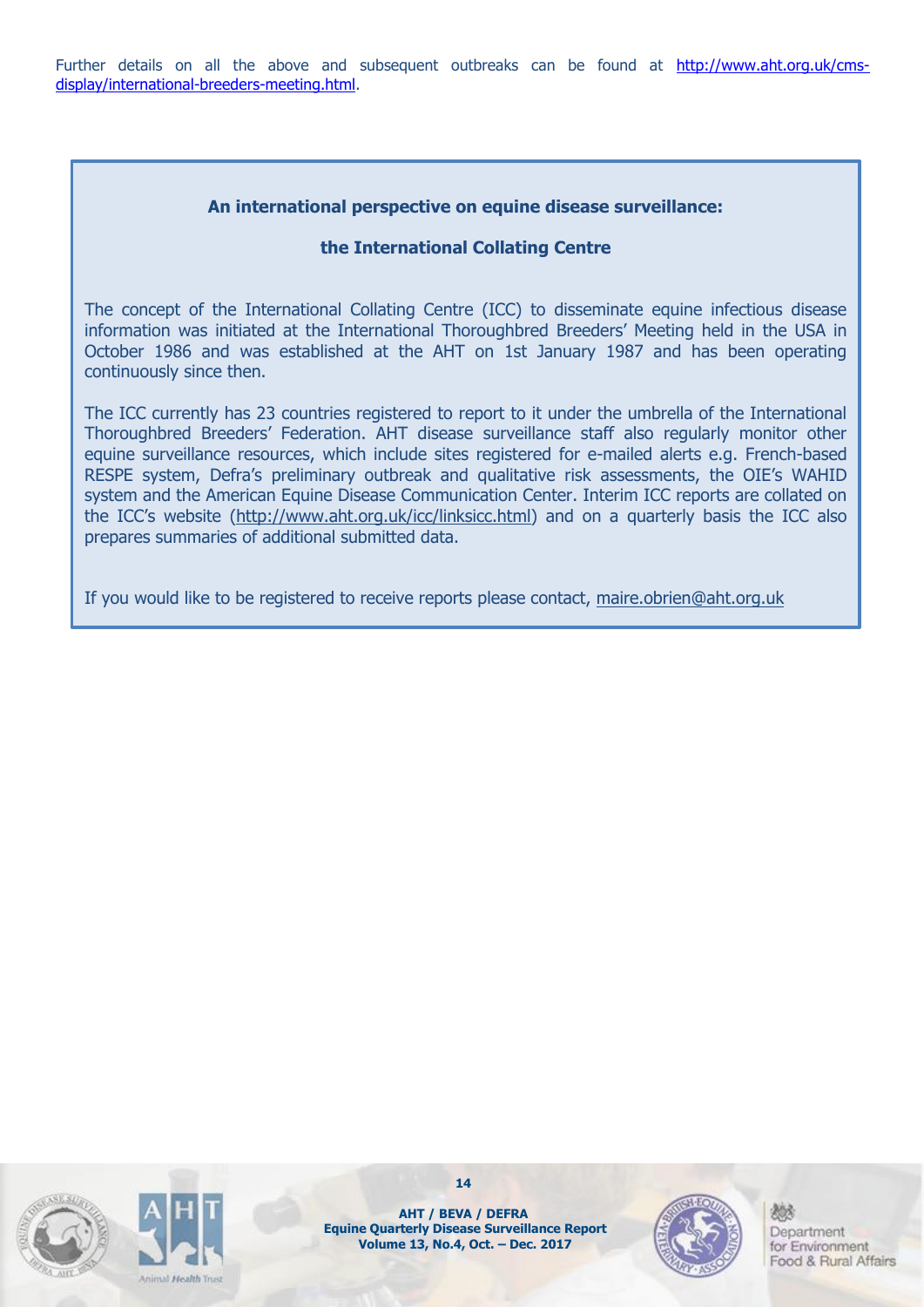## **BACTERIOLOGY** disease report for the fourth quarter of 2017

A summary of the diagnostic bacteriology testing undertaken by different contributing laboratories is presented in Table 2. For Contagious Equine Metritis (CEM), all of the 22 HBLB approved laboratories in the UK contributed data. No equine bacterial notifiable diseases have been confirmed in the UK during this fourth quarter of 2017.

|                                                                  | <b>Number of Samples</b><br><b>Tested</b> | <b>Number Positive</b> | <b>Number of Contributing</b><br><b>Laboratories</b> |
|------------------------------------------------------------------|-------------------------------------------|------------------------|------------------------------------------------------|
| CEM (HBLB) PCR                                                   | 500                                       | $\mathbf 0$            | 10                                                   |
| CEMO (HBLB) culture                                              | 1157                                      | 0                      | 18                                                   |
| <b>CEMO (APHA) PCR</b>                                           | 16                                        | 0                      | $\mathbf{1}$                                         |
| CEMO (APHA) culture                                              | 5820                                      | 0                      | $\mathbf{1}$                                         |
| Klebsiella pneumoniae PCR <sup>1</sup>                           | 317                                       | 0                      | 10                                                   |
| Klebsiella pneumoniae culture <sup>1</sup>                       | 1366                                      | 1                      | 20                                                   |
| Pseudomonas aeruginosa $PCR1$                                    | 302                                       | $\overline{1}$         | 7                                                    |
| <i>Pseudomonas aeruginosa</i> culture <sup>1</sup>               | 1396                                      | 9                      | 22                                                   |
| Strangles* culture                                               | 818                                       | 43                     | 17                                                   |
| Strangles* PCR                                                   | 1679                                      | 90                     | 7                                                    |
| Strangles ELISA <sup>2</sup>                                     | 5515                                      | 575                    | 7                                                    |
| <b>Salmonellosis</b>                                             | 271                                       | 6                      | 14                                                   |
| <b>APHA Salmonellosis3</b>                                       | 12                                        | 11                     | 1                                                    |
| MRSA**                                                           | 229                                       | 4                      | 7                                                    |
| Clostridium perfringens                                          | 117                                       | 5                      | $\overline{4}$                                       |
| Clostridium difficile (toxin by ELISA or<br>imunochromatography) | 166                                       | 9                      | 5                                                    |
| Borrelia (by ELISA)                                              | 18                                        | 1                      | 3                                                    |
| Rhodococcus equi<br>(culture/PCR/ELISA)                          | 57                                        | 20                     | 5                                                    |
| Rhodococcus equi<br>(immunochromatography)                       | 0                                         | 0                      | $\overline{0}$                                       |
| APHA Burkholderia mallei (Glanders)                              | $\Omega$                                  | 0                      | $\Omega$                                             |
| Lawsonia intracellularis***<br>(culture/PCR)                     | 228                                       | 69#                    | 4                                                    |

#### **Table 3: Diagnostic bacteriology sample throughput and positive results for the fourth quarter 2017**

CEM = contagious equine metritis (Taylorella equigenitalis), HBLB = HBLB approved laboratories, # = capsule type 1,2,5, Strangles\* = Streptococcus equi, \*\*MRSA =<br>methicillin resistant Staphylococcus aureus, Lawsonia intrac = Lawsonia intracellularis identified using PCR applied to faeces or serum or Immunoperoxidase monolayer (IPMA) and/or ELISA assay, PCR/culture<sup>1</sup> = reproductive tract samples only, Strangles ELISA<sup>2</sup> = seropositivity may be attributed to disease exposure, vaccination, infection and carrier states, Salmonellosis<sup>3</sup>= Under the Zoonoses Order 1989, it is a statutory requirement to report and serotype positive cases for *Salmonella spp*. A positive case may have repeat samples taken. # = Seropositives include vaccinated animals





**AHT / BEVA / DEFRA Equine Quarterly Disease Surveillance Report Volume 13, No.4, Oct. – Dec. 2017**

**15**

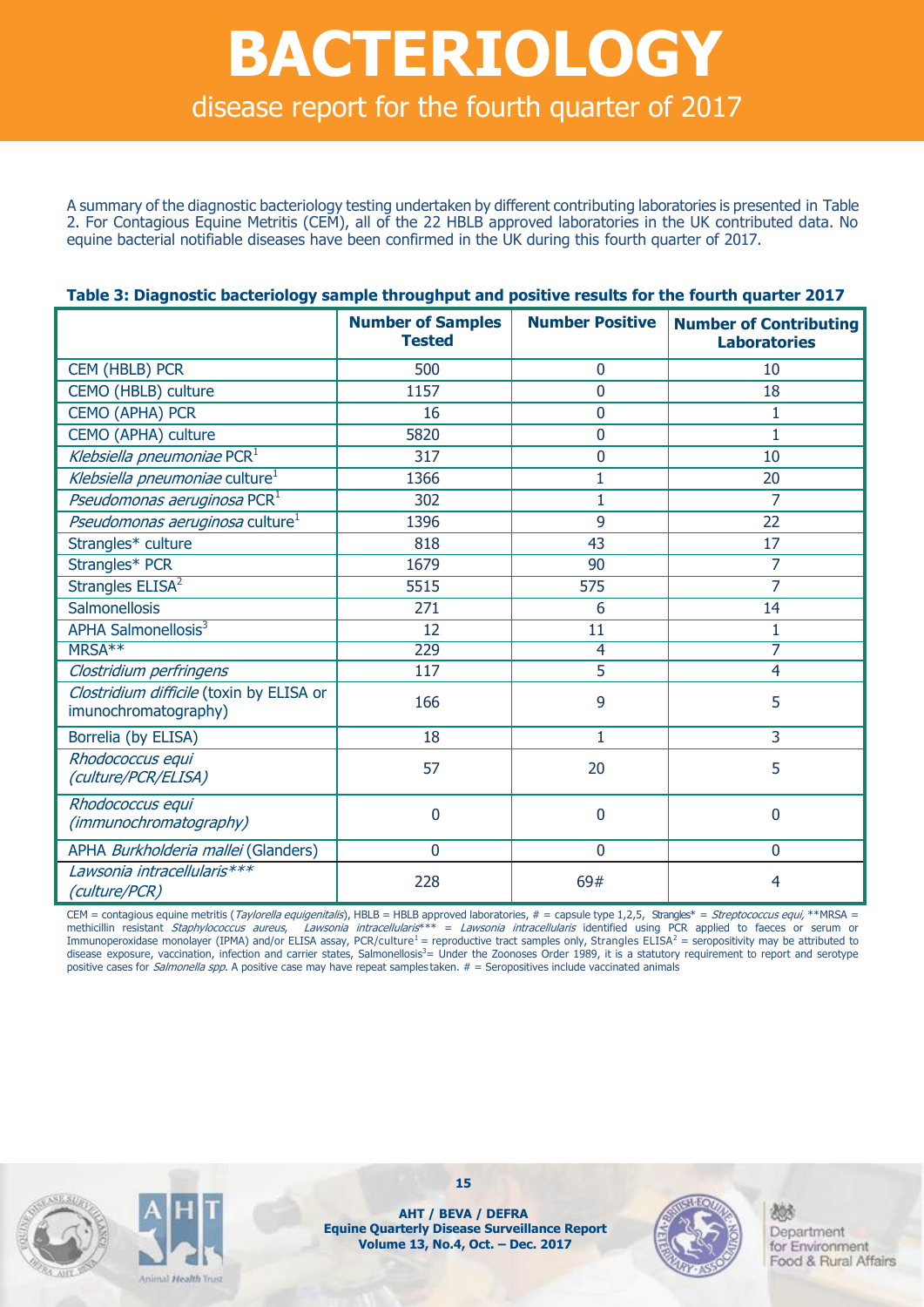#### **APHA Salmonella results**

Twelve samples were submitted this quarter to the Animal and Plant Health Agency (APHA) and eleven of these were positive for *Salmonella*. From the incidents involving isolates typed by the APHA, the serovars/phagetypes reported were S. Typhimurium (4 samples; 2 DT104, 1 DT193 and 1UNTY), S. Agama (2 samples), S. Teddington (2 samples) and single incidents of S. 4,12:i:- DT193, S. 4,5,12:b:- and S. Paratyphi B variant Java. Salmonella Typhimurium DT104 is likely to be of human or cattle/sheep origin whereas S. Typhimurium DT193 and monophasic S. Typhimurium 4,12:i:- are primarily found in pigs. S. Agama is usually associated with badgers and S. Paratyphi B variant Java and S. 4,5,12:b:- (which is likely to be an untypeable isolate of S. Paratyphi B variant Java) are likely to be associated with contaminated imported feed ingredients that have been exposed to reptiles during production or storage.

**Salmonella –** All isolations of *Salmonella* from horses are reportable to APHA.

Under the Zoonoses Order 1989, the responsibility for reporting the isolation of *Salmonella* was placed on the laboratory carrying out the examination. In practice, reports of *Salmonella* isolations must be made to the Nominated Officer at one of the Veterinary Investigation Centres of the APHA or to a Regional Veterinary Lead in Scotland. A culture of the organism must be made available on request. Samples are typed by the APHA to classify serovars/phagetypes.

For more information from APHA about *Salmonella* in Great Britain, please see the 2016 Salmonella in livestock surveillance report https://www.gov.uk/government/publications/salmonella-in-livestock-production-in-greatbritain-2016

### **INTERNATIONAL BACTERIAL DISEASE OCCURRENCE**

Time period: 1 October to 31 December 2017

#### **CONTAGIOUS EQUINE METRITIS (CEM)**

#### **France**

CEM was confirmed in a single animal in Saone-et-Loire, France. The subclinical infection was detected in a pre-export genital swab taken from a yearling Thoroughbred filly. The filly had never been bred and the cause of the infection remains unknown.

#### **PIGEON FEVER (Corynebacterium pseudotuberculosis)**

#### USA

Three cases of Pigeon Fever were reported by The Washington State Department of Agriculture near Duvall and Carnation in King County. The affected animals include a 15-year-old Paint gelding, a 14-year-old Haflinger-cross gelding and a 25-year-old Tennessee Walking Horse.

#### **POTOMAC HORSE FEVER (Equine Neorickettsiosis)**

#### USA

Two cases of Potomac Horse Fever were diagnosed in horses in Lewis County, Washington State.

#### **SALMONELLOSIS**

#### **Singapore**

Two cases of Salmonella were reported in two horses imported from Japan. Both animals had severe diarrhoea and clinical signs of endotoxaemia soon after entering post-arrival quarantine. The animals were treated symptomatically and despite a very low white blood cell count, recovered without further complications.





**AHT / BEVA / DEFRA Equine Quarterly Disease Surveillance Report Volume 13, No.4, Oct. – Dec. 2017**

**16**

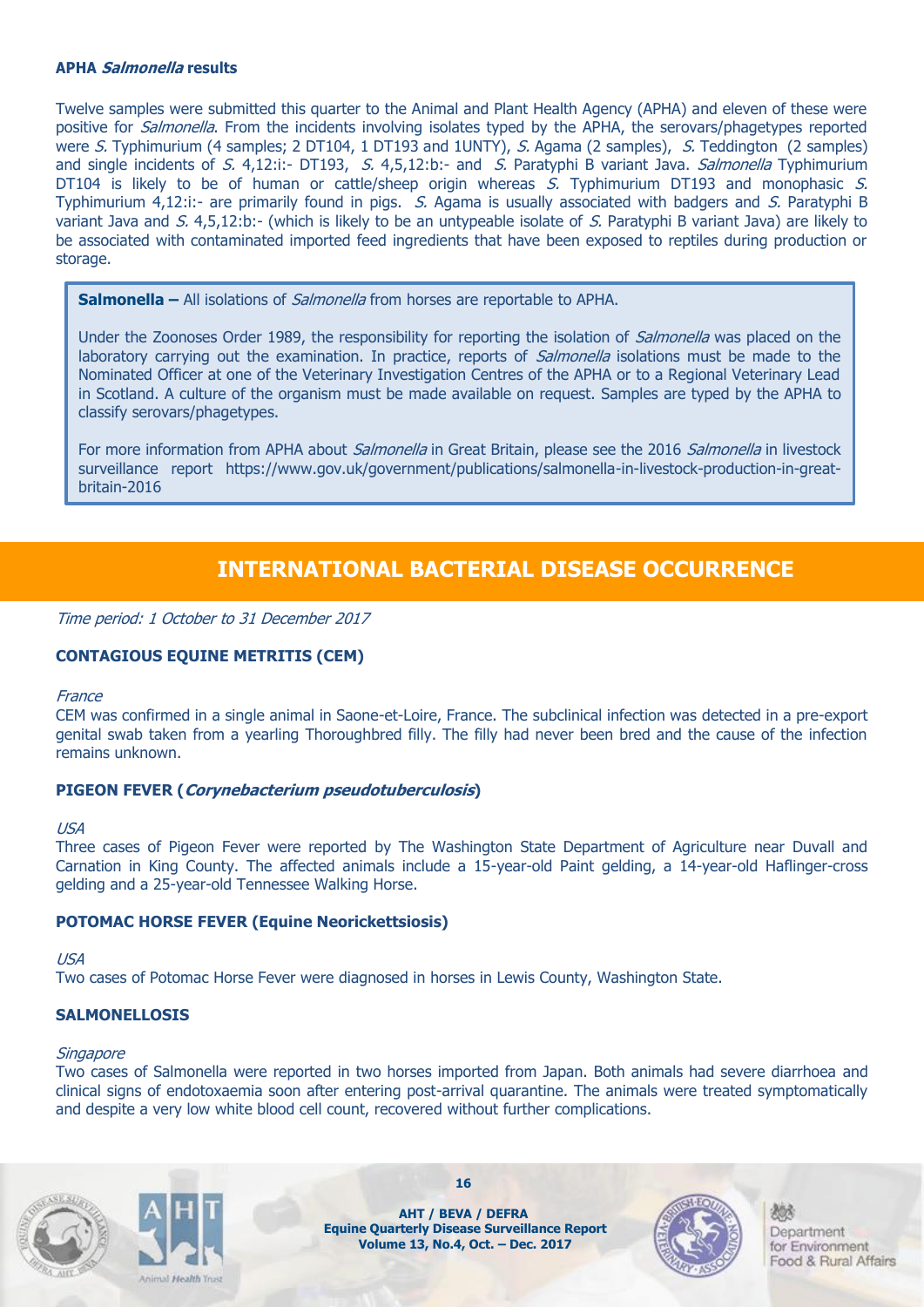## **FOCUS ARTICLE**

## **Working together to break the Strangles-hold: the latest thinking on Streptococcus equi**

### **Dr Andrew S. Waller, Head of Bacteriology, Animal Health Trust**

A workshop was held at the Animal Health Trust, Newmarket in October 2017. In attendance were industry bodies, researchers and vets. The workshop involved discussion about the current research into how strangles manages to spread on a global scale and prevention methods including new vaccine developments. This focus article summarises some of the key discussion points from the workshop.

Strangles, caused by a bacterium called *Streptococcus equi* (S. equi), is one of the most frequently identified infectious diseases of horses worldwide. More than 600 outbreaks of Strangles are diagnosed in the UK each year. Infected horses typically develop fever followed by abscesses in the lymph nodes of their head and neck. These abscesses are painful and the affected horses will often lose their appetites and become depressed. Some horses can be badly affected during an outbreak and the disease kills around one in a hundred animals. The bacteria can spread quickly through yards via contaminated drinking water, food, tack, equipment and people. Some outbreaks can involve all of the horses on a yard and all outbreaks require voluntary movement restrictions that usually remain in force for over 2 months. Consequently, Strangles is responsible for considerable economic and welfare cost. This article will provide an update on the progress being made towards eradicating Strangles and highlight what we can each do to keep our horses safe.

#### **Streptococcus equi subspecies equi (Strangles)**

**Bacterial classification:** Gram-positive cocci

**Transmission:** Strangles is contagious and is spread by direct horse-to-horse contact and indirectly by fomites. Shedding starts 2-3 days post infection and the bacteria can survive in the environment for extended periods.

**Clinical signs:** Can vary depending on previous exposure of the individual horse. Classical acute disease clinical signs include; pyrexia (often >39˚C), lethargy, lymphadenopathy and/or abscessation (mandibular and retropharyngeal lymph nodes most commonly) and bilateral mucopurulent nasal discharge. Mature horses with immunity from previous exposure may have a milder version called atypical/catarrhal strangles with mild, short-lived clinical signs. Possible to have carriers with bacteria held in chondroids in the guttural pouch, act as a shedder with intermittent to no clinical signs.

**Laboratory diagnosis:** RT-PCR assay on nasopharyngeal swabs, abscess material or guttural pouch lavage. Culture of samples alongside PCR if required. A set of three nasopharyngeal swabs taken seven days apart or a one off bilateral guttural pouch lavage will diagnose >90% of positive cases. Serological methods involve an ELISA and a single positive sample indicates exposure at some point, a paired sample with a rising titre indicates current exposure but further testing, as discussed above, is required to establish infection status. Interpretation of serological results must be in context of the clinical scenario.

**Geographic distribution:** Endemic and worldwide with the exception of Iceland

**Control:** Movement restrictions, biosecurity and hygiene measures and laboratory clearance as outlined in HBLB Code of Practice [\(http://codes.hblb.org.uk/index.php/page/99\)](http://codes.hblb.org.uk/index.php/page/99)

**Notifiable:** Not in the United Kingdom

**Zoonotic Risk:** None recognised





**AHT / BEVA / DEFRA Equine Quarterly Disease Surveillance Report Volume 13, No.4, Oct. – Dec. 2017**

**17**

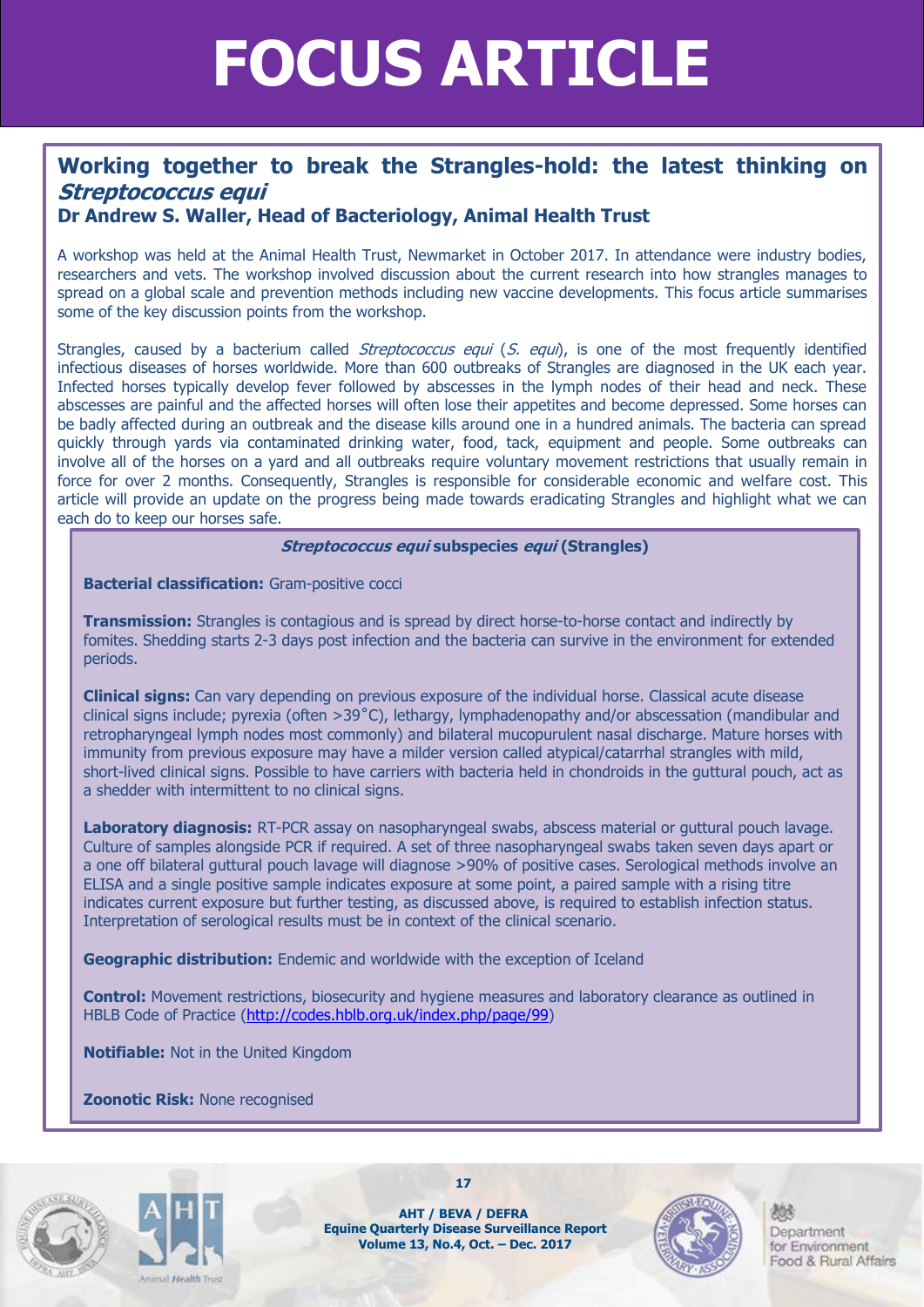#### **An age-old problem:**

Strangles was first described in 1251 by Jordanus Rufus, a knight of Emperor Fredrick II. The disease was seen as inevitable and better for horses to fall ill sooner rather than later to get the disease over and done with. In 1811 Napoléon, Emperor of France, wrote a letter to request that the 543 horses being sent to his army should be "at least 60 months of age and should already have recovered from Strangles" so that they would be less likely to fall ill from this disease on the battlefront. More than 200 years later, many people still believe that it is inevitable that their horse will suffer from Strangles sooner or later. However, we understand so much more about the disease today and really can significantly reduce the risk of horses falling ill.

#### **The secret to Strangles' success:**

Once S, equi is drunk or eaten by a horse, it sticks to the surface of the horse's mouth or nose and then travels through to the lymph nodes in the horse's head and neck, where it can be detected only two hours later. Although the horse's immune response detects S. equi in the lymph node, the Strangles bacteria is very resistant to attack from the horse's immune system. Indeed, recent evidence shows how *Streptococcus equi* can exploit this unsuccessful immune response to turn the lymph node into an abscess, which effectively serves as a nutrient soup in which the bacteria thrives. The abscesses burst and enable *Streptococcus equi* to spread to other susceptible horses. However, the main trick up the sleeves of *Streptococcus equi*, is its ability to hide away in the guttural pouches of horses after they have recovered from Strangles, see figure 1.



Figure 1: Lifecycle of Streptococcus equi

These 'carrier' horses look completely healthy, but intermittently shed Streptococcus equi triggering new outbreaks. A carrier can shed millions of Strangles bugs into a water trough just from having a quick sip. This number of bugs is sufficient, in theory, to infect and cause Strangles in thousands of horses. Therefore, the identification and treatment of carrier horses is extremely important if new outbreaks of Strangles are to be prevented.





**AHT / BEVA / DEFRA Equine Quarterly Disease Surveillance Report Volume 13, No.4, Oct. – Dec. 2017**

**18**

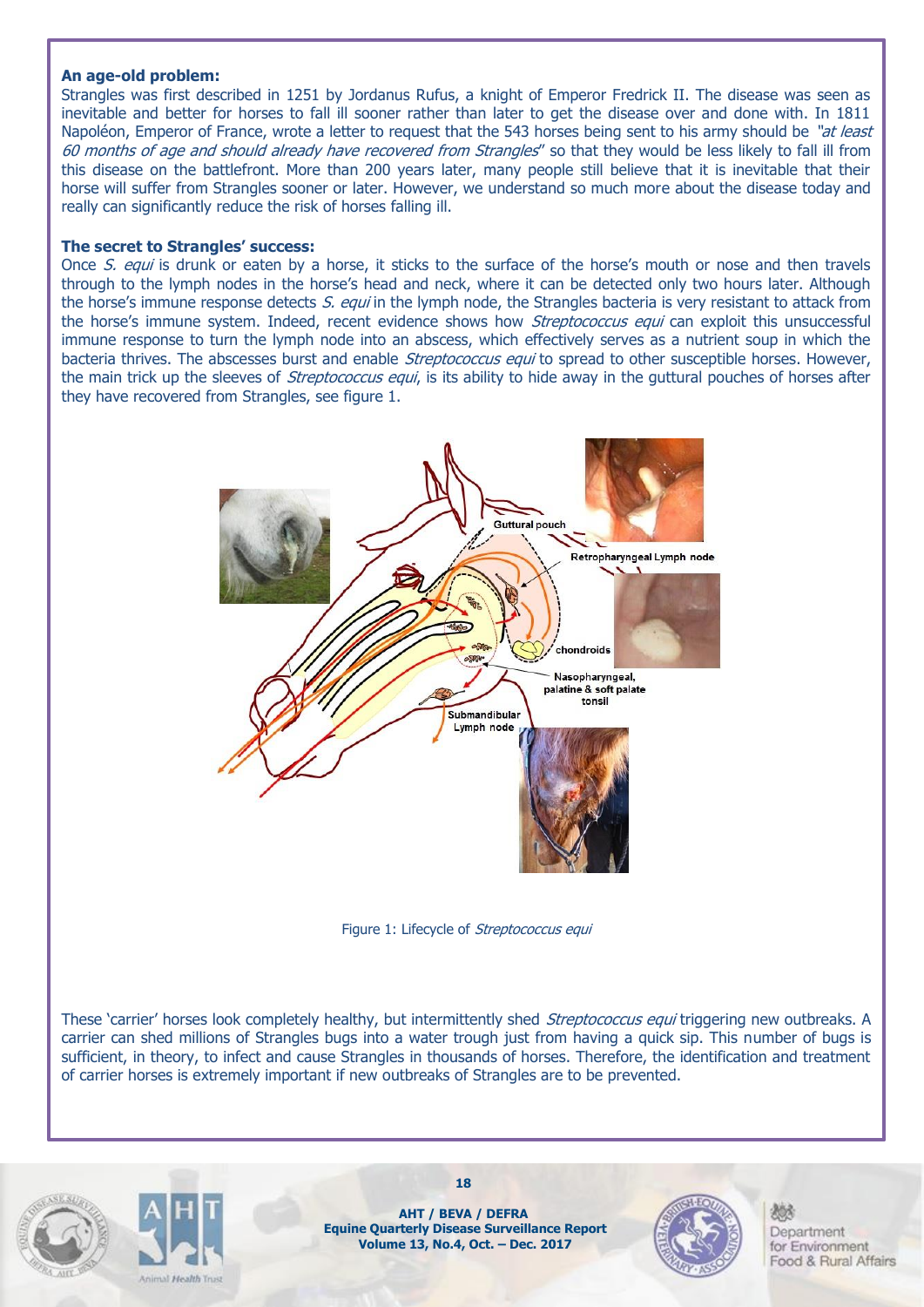#### **Keeping Strangles out:**

Only the geographically isolated population of 80,000 horses in Iceland remain free of Strangles, a situation that has been maintained through a virtual absence of horse import for over 1,000 years. The absence of Strangles in Iceland highlights a key problem faced by every other country: the national and international movement of horses. The horse is a global traveller, journeying throughout the world for competition, training, breeding, events or sales. Although pre-movement and pre-export veterinary checks can prevent the transport of obviously ill horses, carrier horses look completely healthy and cannot be identified through this standard examination.

#### **An unwanted hitchhiker:**

The way in which *Streptococcus equi* hitchhikes around the world in carrier horses has been highlighted in a recent study at the Animal Health Trust. In this study the DNA of 703 strains of Streptococcus equi from horses in 22 countries across the world was examined in great detail. The results showed that the same specific types of Streptococcus equi were recovered from horses in Europe and the USA; the USA, Europe, Japan and Israel; Europe and Australia; Australia, New Zealand and the United Arab Emirates; and Argentina, Europe and the United Arab Emirates. Essentially, wherever horses were moved, then the Strangles bacteria could travel with them. In particular, horses in the United Arab Emirates shared 14 different types of *Streptococcus equi* with countries from all around the world.

#### **Breaking the chain:**

Realising that current pre-export checks were insufficient; the United Arab Emirates have taken a proactive response and now insist on the mandatory screening of horses pre-export to identify Strangles carriers. Initially, horses are screened using the Strangles blood test to identify those that have been recently exposed to Strangles. Positive horses are then examined more closely to see if they are actually still infected with *Streptococcus equi*. If they aren't, then the horse can still be exported. If they are, then the carrier horse can be treated and cleared of *Streptococcus* equi before it is exported. Screening in this manner identified four new carriers of S. equi in 2016/2017 prior to export, which likely prevented the occurrence of several new outbreaks. In the future, this type of pre-export or movement screen could also help to prevent outbreaks in the UK and elsewhere in the world. Quarantining new arrivals for three to four weeks also helps to reduce the risk of Strangles, and other diseases, getting in. New horses should be kept away from resident horses and not share drinking water or tack. Taking temperatures each day can flag up horses during the first stages of disease so that vets can stop further spread of disease as quickly as possible.

#### **Dealing with an outbreak:**

If a Strangles outbreak does start, then the 'traffic-light' system of control is an effective way to minimise its impact. In this system, infected animals with clinical signs (Red group) are separated from healthy animals they had contact with (Amber group) and from horses (Green group) that have no clinical signs and that had no contact with horses in the Red or Amber groups. This method minimises the dose of *Streptococcus equi* that horses receive and will reduce the severity of disease and enable horses to recover from Strangles as quickly as possible.

It is really important to try and minimise the spread of the Strangles bacteria during outbreaks by using strict quarantine and hygiene measures. Virkon and Safe4 disinfectants are known to kill Streptococcus equi and can be used to disinfect equipment and stables as required.

#### **Giving Strangles the boot:**

Around one horse in ten that recovers from Strangles become carriers of *Streptococcus equi* with the potential to trigger new outbreaks each year. So, around four weeks after they recover, horses can be checked using guttural pouch endoscopy, where a small camera is placed into the guttural pouch, to see if any *Streptococcus equi* remain hidden away. Carriers can then be treated by physically removing any lumps of bacteria and treating horses with a dose of antibiotics. Flushing the guttural pouches of horses immediately after they recover from Strangles might help to minimise the number that become carriers and need treatment.

Horses in the amber and green groups should be tested using the Strangles blood test to see if any of them were exposed to *Streptococcus equi* during the outbreak. Horses that test positive with the blood test can then be checked with guttural pouch endoscopy to see if they are carriers and if so, be treated as described above.





**AHT / BEVA / DEFRA Equine Quarterly Disease Surveillance Report Volume 13, No.4, Oct. – Dec. 2017**

**19**

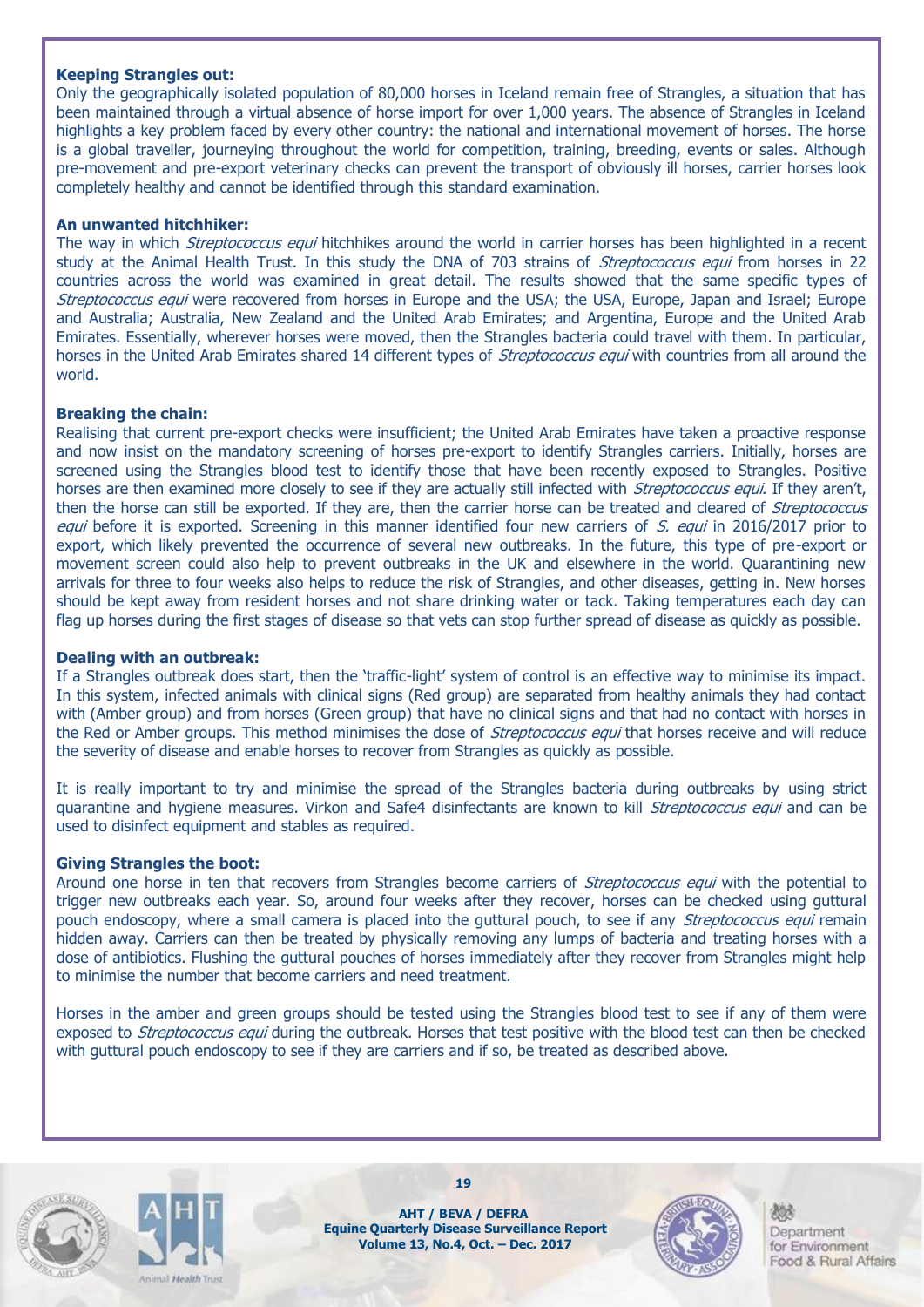#### **Preventing Strangles by vaccination:**

Horses will always travel to events where they can potentially be exposed to Streptococcus equi. The risk of exposure can be reduced by taking separate tack and equipment to minimise contact with other horses and avoid them sharing drinking water. However, the use of vaccines could help to minimise the number of horses that develop Strangles even if they are exposed to the bacteria.

Several Strangles vaccines are produced around the world seeking to protect horses from Strangles. Cell-free vaccines such as Equivac S (Zoetis), Strepguard (MSD Animal Health) and Strepvax II (Boehringer Ingelheim) are available in Australia and the USA. These vaccines are based on surface extracts of S. equi cells, but little data on the protection they confer is available and so these vaccines are not available for use in Europe.

The Pinnacle IN live vaccine (Zoetis) is available in the USA, Canada and New Zealand. The vaccine is sprayed into the nose of horses and provides protection against Strangles. However, it was recently found that the vaccine strain was recovered from over 60% of the vaccinated horses that went on to suffer Strangles, suggesting that the vaccine itself was responsible for some outbreaks.

The only currently available Strangles vaccine in Europe is Equilis StrepE (MSD Animal Health). This vaccine is based on a different live strain of S. equi that is injected into the upper lip of horses. The vaccine protects horses from Strangles, but has a short-lasting effect and horses need to be vaccinated every three to six months. New results from Europe show that vaccination with Equilis StrepE interferes with the Strangles blood test. So vaccinated horses would be likely to trigger further pre-export/-movement checks.

The above vaccines were all developed many vears ago, but the completion of the *Streptococcus equi* genome sequencing project launched new waves of research to make better vaccines against Strangles. The progress towards the launch of one of these new Strangles vaccine was described at the recent Dorothy Havemeyer meeting on Strangles in Montana, USA, during September 2017. The vaccine, called Strangvac, uses eight proteins from Streptococcus equi. Strangvac protected 95% of ponies from developing Strangles when tested two weeks after giving a third vaccine dose. The vaccine did not interfere with the Strangles blood test and was safe when given by intramuscular injection. However, protection decreased over a 2-month period and so it may be necessary to give horses a booster vaccination in the face of an outbreak or before they travel to high-risk events.

#### **Improving vaccine protection:**

New research at the Animal Health Trust, which is funded by the UK government's [Biotechnology and Biological](http://www.bbsrc.ac.uk/)  [Sciences Research Council](http://www.bbsrc.ac.uk/) (BBSRC), is tasked with improving the level of protection that Strangles vaccines provide. The project will modify a protein that normally misdirects the immune response, so that it instead strengthens the immune response following vaccination. This modified protein will be fused to vaccine proteins to help the vaccines trigger stronger immune responses and better levels of protection. The project has the potential to solve a significant problem in the development of safe and effective vaccines that protect against Strangles. Furthermore, this technique, if successful could also be used to help design vaccines to protect other animals including pigs, cattle, sheep and humans.

The new research to improve vaccines against Strangles is finally reaching a point of delivering products that could enhance the health of our horses. We also know ever more about how the Strangles bacteria spreads and causes disease, enabling horse owners to employ simple precautions to minimise the risk of their horse falling ill. Strangles is no longer inevitable and we hope that the combination of better management, diagnostic tests and vaccines will gradually enable us to reduce the number of outbreaks of this disease around the world.





**20**

**AHT / BEVA / DEFRA Equine Quarterly Disease Surveillance Report Volume 13, No.4, Oct. – Dec. 2017**

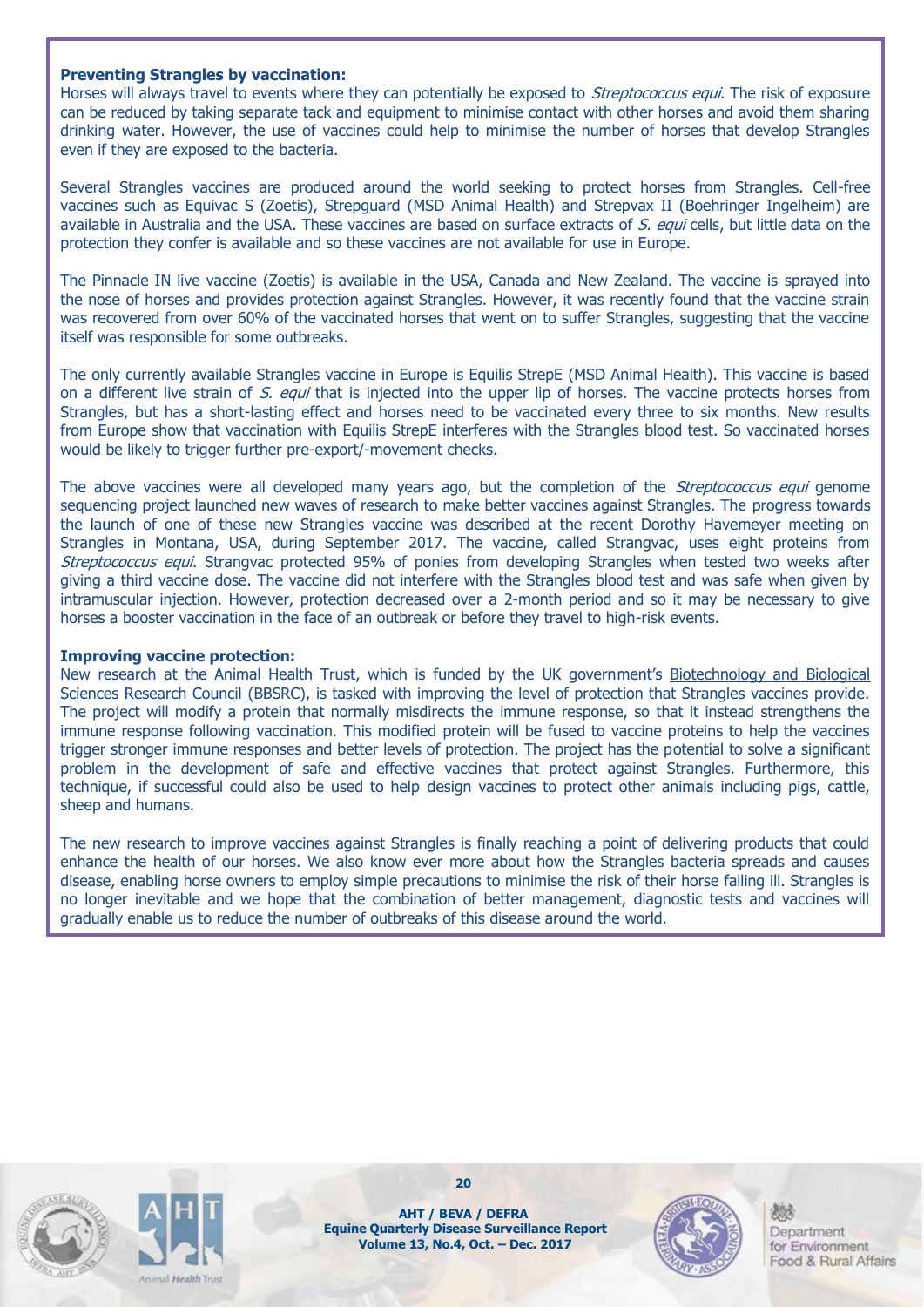# **TOXIC AND PARASITIC**

disease report for the fourth quarter of 2017

A summary of diagnostic toxicosis and parasitology testing undertaken by contributing laboratories is presented in Tables 3 and 4, respectively. Results for toxicosis are based on histopathologically confirmed evidence of disease only (where applicable).

**Table 4: Diagnostic toxicosis sample throughput results for the fourth quarter 2017**

|                                                                  | <b>Number of</b><br><b>Samples Tested</b> | <b>Number Positive</b> | <b>Number of</b><br><b>Contributing Labs</b> |
|------------------------------------------------------------------|-------------------------------------------|------------------------|----------------------------------------------|
| <b>Grass Sickness</b>                                            | 14                                        |                        |                                              |
| <b>Hepatic toxicoses</b>                                         | 20                                        |                        |                                              |
| Atypical myopathy/Seasonal Pasture<br><b>Associated Myopathy</b> |                                           |                        |                                              |

#### **Table 5: Diagnostic parasitology sample throughput and positive results for the fourth quarter 2017**

|                                  | <b>Number of</b><br><b>Samples Tested</b> | <b>Number Positive</b> | <b>Number of</b><br><b>Contributing Labs</b> |
|----------------------------------|-------------------------------------------|------------------------|----------------------------------------------|
| <b>Endoparasites</b>             |                                           |                        |                                              |
| Ascarids                         | 3239                                      | $\overline{34}$        | 17                                           |
| Cyathostomes                     | 3032                                      | 1057                   | 15                                           |
| <b>Dictyocaulus</b>              | 32                                        | 2                      | 1                                            |
| <b>Strongyles</b>                | 3302                                      | 674                    | 19                                           |
| Tapeworms (ELISA serum)          | 502                                       | 231                    | 1                                            |
| Tapeworms (ELISA saliva)         | 4342                                      | 1482                   | 1                                            |
| Tapeworms (Faecal exam)          | 2261                                      | 15                     | 10                                           |
| <b>Strongyloides</b>             | 3432                                      | 149                    | 19                                           |
| Oxyuris equi                     | 253                                       | 10                     | 11                                           |
| Fasciola                         | 265                                       | 5                      | 9                                            |
| Coccidia                         | 421                                       | $\overline{4}$         | 9                                            |
| Cryptosporidia                   | 22                                        | $\mathbf 1$            | $\overline{5}$                               |
| Theileria equi (cELISA)          | 175                                       | $\mathbf 1$            | $\overline{2}$                               |
| Babesia caballi (cELISA)         | 384                                       | $\overline{2}$         | $\overline{2}$                               |
| APHA Theileria equi (CFT)*       | 215                                       | $\overline{0}$         | $\mathbf{1}$                                 |
| APHA Theileria equi (IFAT)**     | 343                                       | 6                      | $\mathbf{1}$                                 |
| APHA Theileria equi (cELISA)***  | 368                                       | $\overline{4}$         | $\overline{1}$                               |
| APHA Babesia caballi (CFT)*      | 215                                       | $\mathbf 0$            | 1                                            |
| APHA Babesia caballi (IFAT)**    | 343                                       | 6                      | $\mathbf{1}$                                 |
| APHA Babesia caballi (cELISA)*** | 368                                       | 1                      | $\mathbf{1}$                                 |
| <b>Ectoparasites</b>             |                                           |                        |                                              |
| <b>Mites</b>                     | 290                                       | 8                      | 13                                           |
| Lice                             | 232                                       | $\overline{2}$         | 8                                            |
| Ringworm                         | 337                                       | 50                     | $\overline{15}$                              |
| Dermatophilus                    | 153                                       | 21                     | 9                                            |
| Candida                          | 120                                       | $\overline{6}$         | $\overline{5}$                               |

\* = Complement Fixation Test - CFT suspect/positive samples are tested by IFAT test, \*\* = Indirect Fluorescent Antibody Test, \*\*\* = competitive Enzyme-linked immunosorbent assay - positive cELISA results are not undergoing confirmatory testing

#### TETANUS (Clostridium tetani)

There were two cases reported in Northern England. An unvaccinated Thoroughbred yearling was found recumbent with muscle spasms, flared nostrils, third eyelid protuberance, locked jaw and hypersensitivity. The second case was a 14-year-old non-Thoroughbred of unknown vaccination status. Diagnosis was based on clinical signs.





**21**

**AHT / BEVA / DEFRA Equine Quarterly Disease Surveillance Report Volume 13, No.4, Oct. – Dec. 2017**

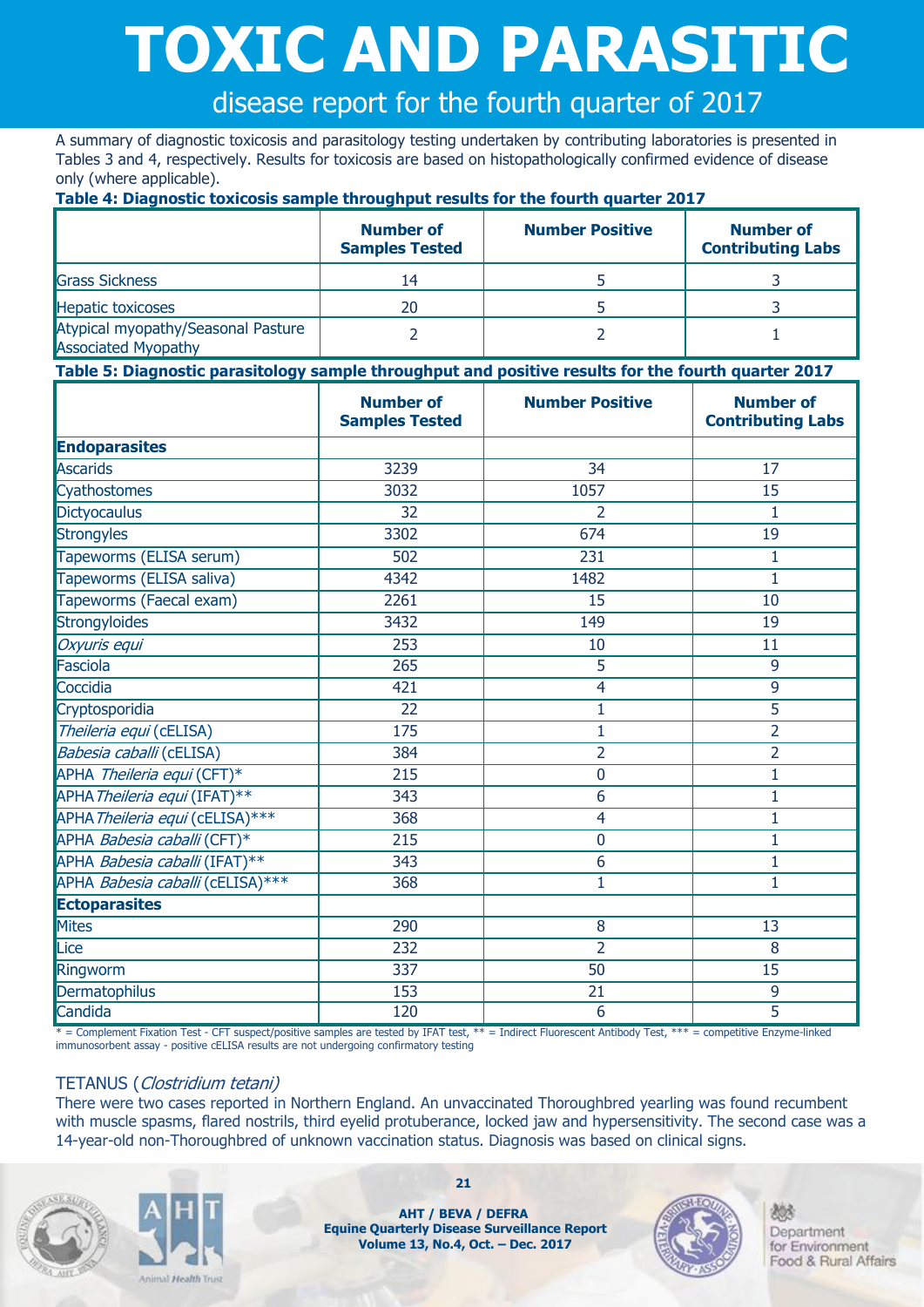### **Grass sickness surveillance data Q4**

[\(http://www.equinegrasssickness.co.uk/\)](http://www.equinegrasssickness.co.uk/)

The nationwide Equine Grass Sickness surveillance scheme was established in spring 2008 to facilitate the investigation of changes in geographical distribution and incidence of the disease in Great Britain. Data gathered by this scheme is collated in a strictly confidential database.

A total of four cases of Equine Grass Sickness (EGS) were reported during the fourth quarter of 2017 (October – December), of which two cases occurred in October and two in December. Two cases were reported in Scotland, one in England and one case location was unreported. Of the four cases, one premises reported a prior history of EGS. The cases comprised of one gelding and three mares, with a median age of 5.5 years (range  $5 - 21$  years). Affected breeds were; two cobs, one Connemara and one Welsh Cob. Out of the four cases, three were diagnosed with acute EGS and the remaining case was unreported. Diagnostic information was provided for all reported cases, of which all were diagnosed based on veterinary assessment of clinical signs alone.

#### **Monthly Occurrence of EGS and Case Distribution of EGS in 2017**

Fifty cases of EGS occurred in 2017, of the 49 EGS cases where the type of disease was specified, 40% of cases presented as acute EGS (n=20), 26% as subacute EGS (n=13) and 32% as chronic EGS (n=16). Cases were reported to the nationwide surveillance scheme in every month aside from November. During 2017, there was a substantial increase in the frequency of cases reported during April and May, see figure 3.

Cases were reported in England (70%, n=35), Scotland (28%, n=14) and Wales (2%, n=1), see figure 4. Out of the 50 reported cases, 42% (n=21) of premises reported a prior history of EGS.



**Figure 3:** The monthly occurrence of cases of Equine Grass Sickness during 2017, in Great Britain, as reported to the nationwide surveillance scheme.



**Figure 4 (Right):** Map showing the distribution of cases of Equine Grass Sickness during 2017, in Great Britain, as reported to the nationwide surveillance scheme.





**AHT / BEVA / DEFRA Equine Quarterly Disease Surveillance Report Volume 13, No.4, Oct. – Dec. 2017**

**22**

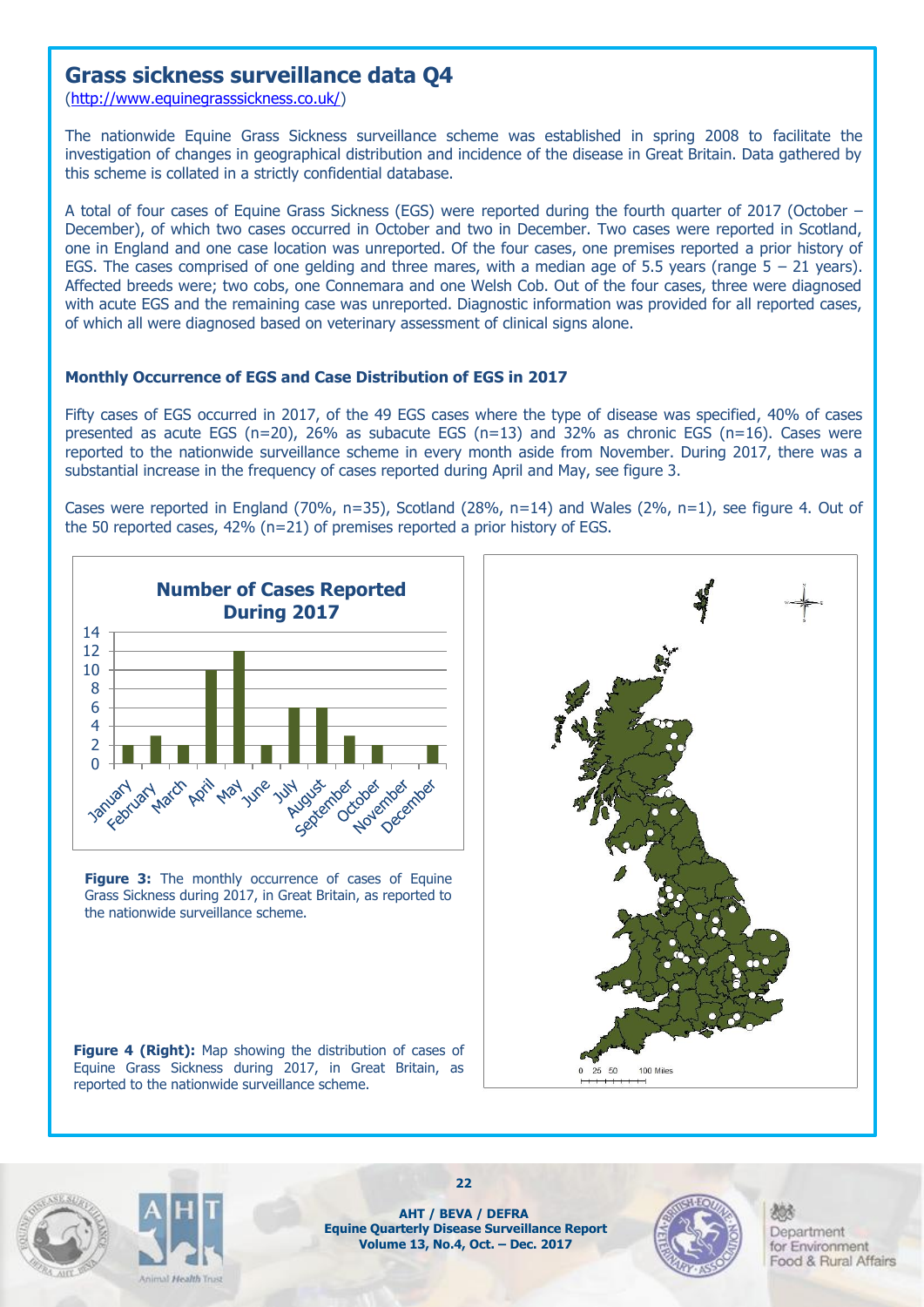## **POST MORTEM EXAMINATIONS**

report for the fourth quarter of 2017

The caseload of post-mortem examinations reported below have been obtained from three UK Veterinary Schools and five of the other contributing laboratories to this report.

#### **East Anglia**

A total of 83 cases were examined by post mortem.

A total of 71 aborted fetuses and fetal membranes were examined.

#### **Table 6: Summary of post mortem findings for aborted fetuses in East Anglia for the fourth quarter 2017.** PCR and histopathology was performed to exclude Equine Herpes Virus infection in all cases.

| <b>Post Mortem</b><br><b>Diagnosis</b> | <b>Total</b>   | <b>Comments</b>                                                                                                                                                                                                                                                                                                                                                                                                                                                                                                                                                                           |
|----------------------------------------|----------------|-------------------------------------------------------------------------------------------------------------------------------------------------------------------------------------------------------------------------------------------------------------------------------------------------------------------------------------------------------------------------------------------------------------------------------------------------------------------------------------------------------------------------------------------------------------------------------------------|
| <b>Umbilical cord</b>                  | 35             | Vascular compromise associated with cord twisting                                                                                                                                                                                                                                                                                                                                                                                                                                                                                                                                         |
| torsion                                |                |                                                                                                                                                                                                                                                                                                                                                                                                                                                                                                                                                                                           |
| Premature placental                    | $\overline{2}$ | Presumptive in one case with a placentopathy; demonstrating                                                                                                                                                                                                                                                                                                                                                                                                                                                                                                                               |
| separation                             |                | multifocal placental congestion and haemorrhage                                                                                                                                                                                                                                                                                                                                                                                                                                                                                                                                           |
| <b>Placentitis</b>                     | 12             | Placentitis confirmed to be secondary to bacterial infection in 11 cases<br>with aerobic cultures reported in eight cases isolating; Klebisella<br>pneumoniae $(n=1)$ , Escherichia coli $(n=1)$ , Enterococcus sp. $(n=3)$ ,<br><i>Bacillus sp.</i> and <i>Enterococcus sp.</i> $(n=1)$ , heavy growths of multiple<br>bacteria including; Streptococcus zooepidemicus, Proteus sp., E. coli,<br>Bacillus sp. and Enterococcus sp. (n=1) and Proteus sp., Streptococcus<br>sp. and <i>Enterococcus sp.</i> $(n=1)$<br>One case was presumed fungal with histiocytic nodules and vascular |
|                                        |                | thrombi, but no fungal agent was observed                                                                                                                                                                                                                                                                                                                                                                                                                                                                                                                                                 |
| Placental                              | 1              | Small regions of placental fibrosis, small fetus; indicative of previous                                                                                                                                                                                                                                                                                                                                                                                                                                                                                                                  |
| insufficiency                          |                | placental damage with resultant insufficient nutrient provision                                                                                                                                                                                                                                                                                                                                                                                                                                                                                                                           |
| <b>Equine Herpes Virus</b>             | 1              | Confirmed by histopathology and PCR on fetal and placental tissues                                                                                                                                                                                                                                                                                                                                                                                                                                                                                                                        |
| Ischaemic necrosis                     | 3              | Associated with long cord length                                                                                                                                                                                                                                                                                                                                                                                                                                                                                                                                                          |
| of cervical pole                       |                |                                                                                                                                                                                                                                                                                                                                                                                                                                                                                                                                                                                           |
| Omphalocoele                           | $\mathbf{1}$   | Chronic placentopathy, in-utero growth retardation, excessive cord<br>length, small intestinal obstruction, mild thoracolumbar scoliosis and<br>malformed left caudal ribcage                                                                                                                                                                                                                                                                                                                                                                                                             |
| No final diagnosis*                    | 16             | Infectious causes ruled out                                                                                                                                                                                                                                                                                                                                                                                                                                                                                                                                                               |

\*Where cases had no final diagnosis reached, hypotheses were made for each case with the intention for interpretation by the submitting veterinarian, relating post mortem findings to concurrent clinical history to affirm the most likely conclusion. For every post mortem, congenital and infectious cases have been ruled out. Examples of hypotheses included terminal placental ischemia or hypoxia and inflammatory causes. In several cases, no diagnosis could be reached due to severe autolytic changes precluding a final diagnosis.

Seven cases of gastrointestinal disease were examined which included a case of sudden death after a spontaneous gastric rupture. In another case, incarceration of the small intestine through defects in the broad ligament were identified in an in foal mare. These defects could either be congenital or as a result of trauma from a previous foaling.





**23**

**AHT / BEVA / DEFRA Equine Quarterly Disease Surveillance Report Volume 13, No.4, Oct. – Dec. 2017**

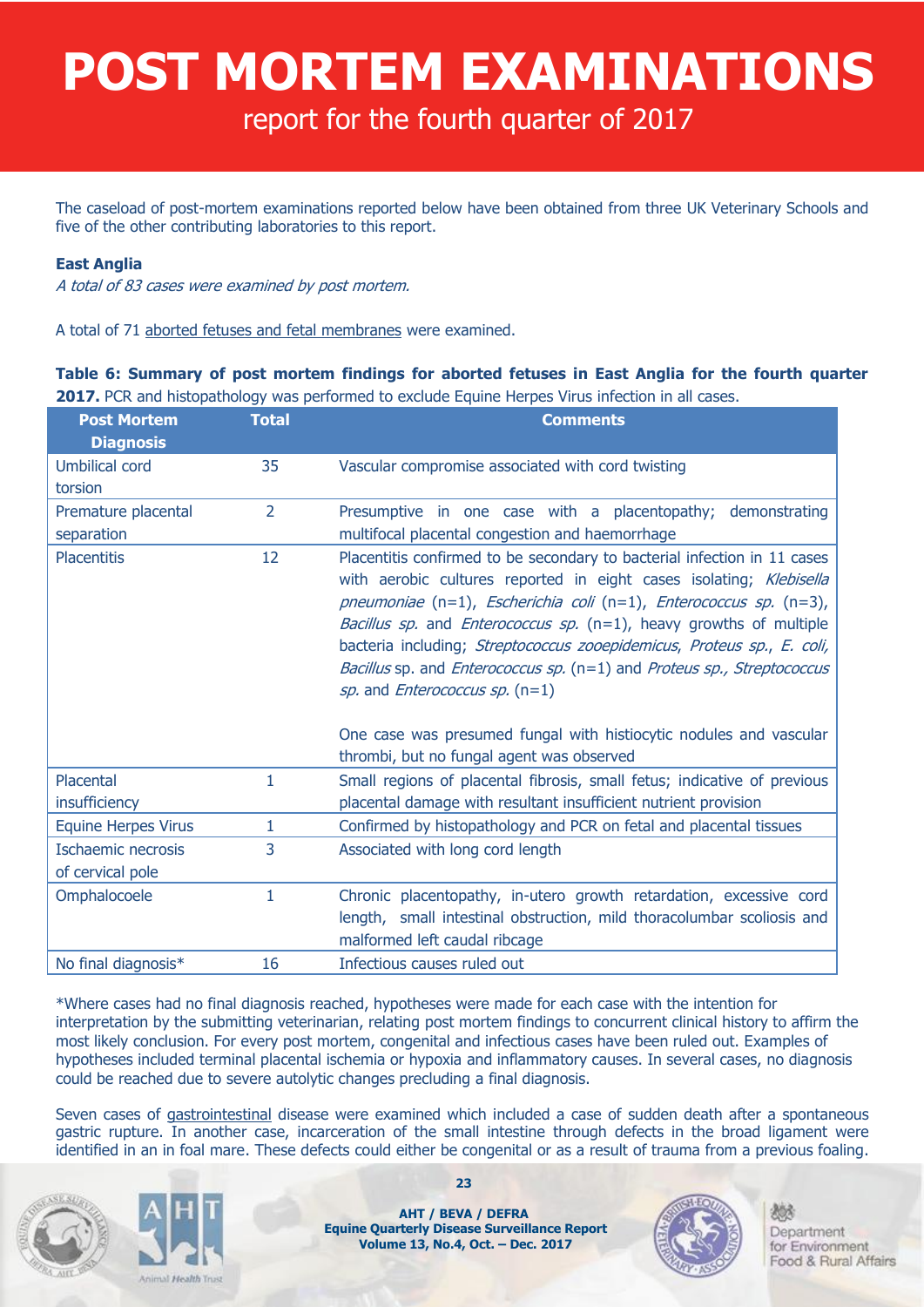Other cases included one animal with intestinal hyperammonaemia and secondary encephalopathy, another with chronic enteritis with a severe *Strongyloides westeri* burden and another case with haemorrhagic and necrotizing typhlitis of the caecum and active verminous arteritis (of the cranial mesenteric artery).

There were two separate cases of grass sickness examined. In one case, dilated small intestine and a large colon impaction were identified, with a suspicion of grass sickness as the diagnosis, final confirmatory results are pending. The second case had no further information reported.

One musculoskeletal case was examined and a diagnosis of osteoarthritis of the right hind made.

One neoplastic case was examined and a diagnosis of multicentric lymphoma with pleural and peritoneal effusions was made.

One welfare case was examined with clear pre-mortem evidence of emaciation and acute diarrhoea. At post-mortem there were suspect regions of damage to the intestinal mucosa but there was no evidence of intestinal parasites.

Another case of sudden death was investigated but no diagnosis was confirmed, toxicology was not performed.

One vascular case was examined and found to have acute rupture of the proximal right middle uterine artery, leading to peri-uterine haematoma formation and haemoabdomen.

#### **Home Counties**

A total of nine cases were examined.

One case of abortion was examined, fetal membranes were EHV-1 and -4 negative by qPCR.

Five cases of gastrointestinal disease were examined. These included a case of thickened, oedematous small intestine, awaiting histopathological confirmation of diagnosis. A case of ileal impaction. Another case investigated was found to have a fibrinonecrotizing and suppurative colitis associated with non-steroidal-anti-inflammatory administration. Two cases of peritonitis were diagnosed, one was found to be a fibrinous peritonitis associated with an open, draining wound in the scrotum. The other case was found to have a focal chronic-active suppurative and fibrosing peritonitis with an intralesional foreign body identified.

Three cases of musculoskeletal disease were examined. These included a case with a fractured frontal bone, a case of bilateral atrophy of the cricoarytenoideus dorsalis muscles and a fibrinosuppurative myositis (abscess).

One neoplastic case was examined and a diagnosis of phaeochromocytoma was made.

#### **Scotland**

A total of 13 cases were examined.

Seven cases of gastrointestinal disease were examined. These included a case with a gastric rupture and secondary peritonitis, another case with a small colon rupture and secondary peritonitis. Another case was found to have an impaction of the caecum and large colon, with grass sickness as the suspected diagnosis, histological results are in progress. Other cases investigated included a case of colonic impaction, a case of caecal haemorrhage, a case of caecal and colonic dilatation and a final case with a small colon impaction.

Four cases of musculoskeletal disease were examined. A fractured atlas and occipital bone were identified in one case. A myopathy was diagnosed in another case, in which there was widespread pallor and discolouration of skeletal muscles. Another case examined was found to have a metatarsal fracture and a final case was diagnosed with a deep digital flexor tendon injury.

Two neoplastic cases were examined. In one case, metastasis to multiple organs and bone was identified but no histological evaluation was performed. The other case is inconclusive, but a presumptive diagnosis of plasma cell tumour was made from a peri-mortem bone marrow aspirate.





**AHT / BEVA / DEFRA Equine Quarterly Disease Surveillance Report Volume 13, No.4, Oct. – Dec. 2017**

**24**

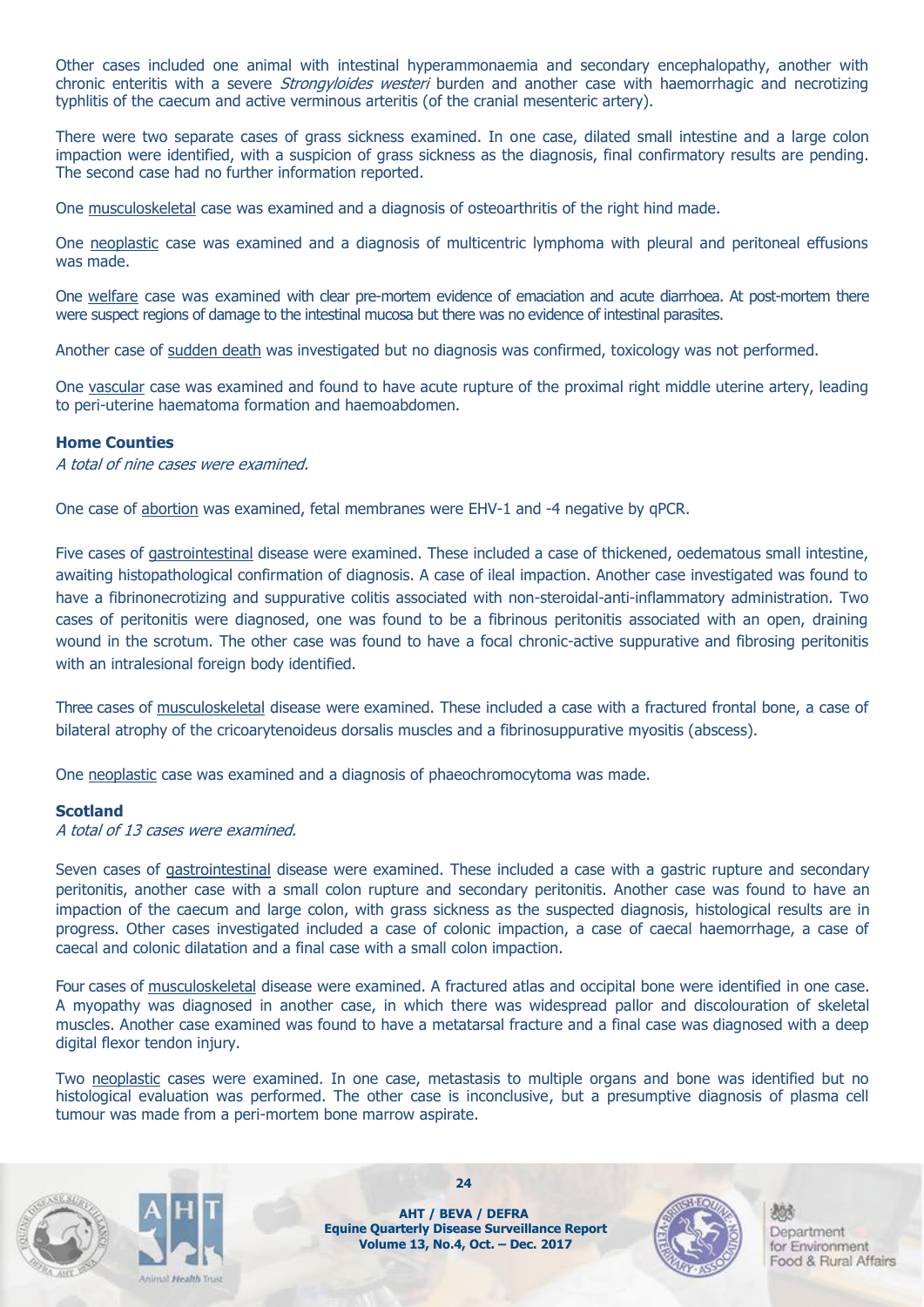#### **Southern England**

A total of eight cases were examined.

One cardiovascular case was investigated and found to have multifocal white masses infiltrating and expanding the myocardium of the ventricles. Histopathological findings included a multifocal lymphoplasmacytic infiltration with acute severe cardiac muscle biphasic necrosis. No definitive diagnosis was made.

Three gastrointestinal cases were investigated. One case was found to have chronic gastric ulceration. Another case was diagnosed with a right dorsal displacement of the large colon. The final case had an enlarged, firm, chalky pancreas and a diagnosis of pancreatitis was made.

One renal case was investigated and a ruptured renal abscess was identified.

Two cases of neoplasia were investigated in which one was confirmed to be metastatic adenocarcinoma. Another case, which presented with colic, was diagnosed with leiomyoma.

One respiratory case was investigated which identified diffusely firm lungs and a diagnosis of subacute, severe, diffuse, suppurative bronchopneumonia was made.

#### **Northern Ireland**

A total of two cases were examined.

One aborted fetus was examined in which no abnormalities were noted and no diagnosis was made. Results for Equine Herpes Virus and Leptospirosis were negative.

One musculoskeletal case was investigated in which muscle oedema, haemorrhage, mild acute interstitial myositis and myofibrillar necrosis was found. A diagnosis of Clostridial myositis was made.





**25**

**AHT / BEVA / DEFRA Equine Quarterly Disease Surveillance Report Volume 13, No.4, Oct. – Dec. 2017**